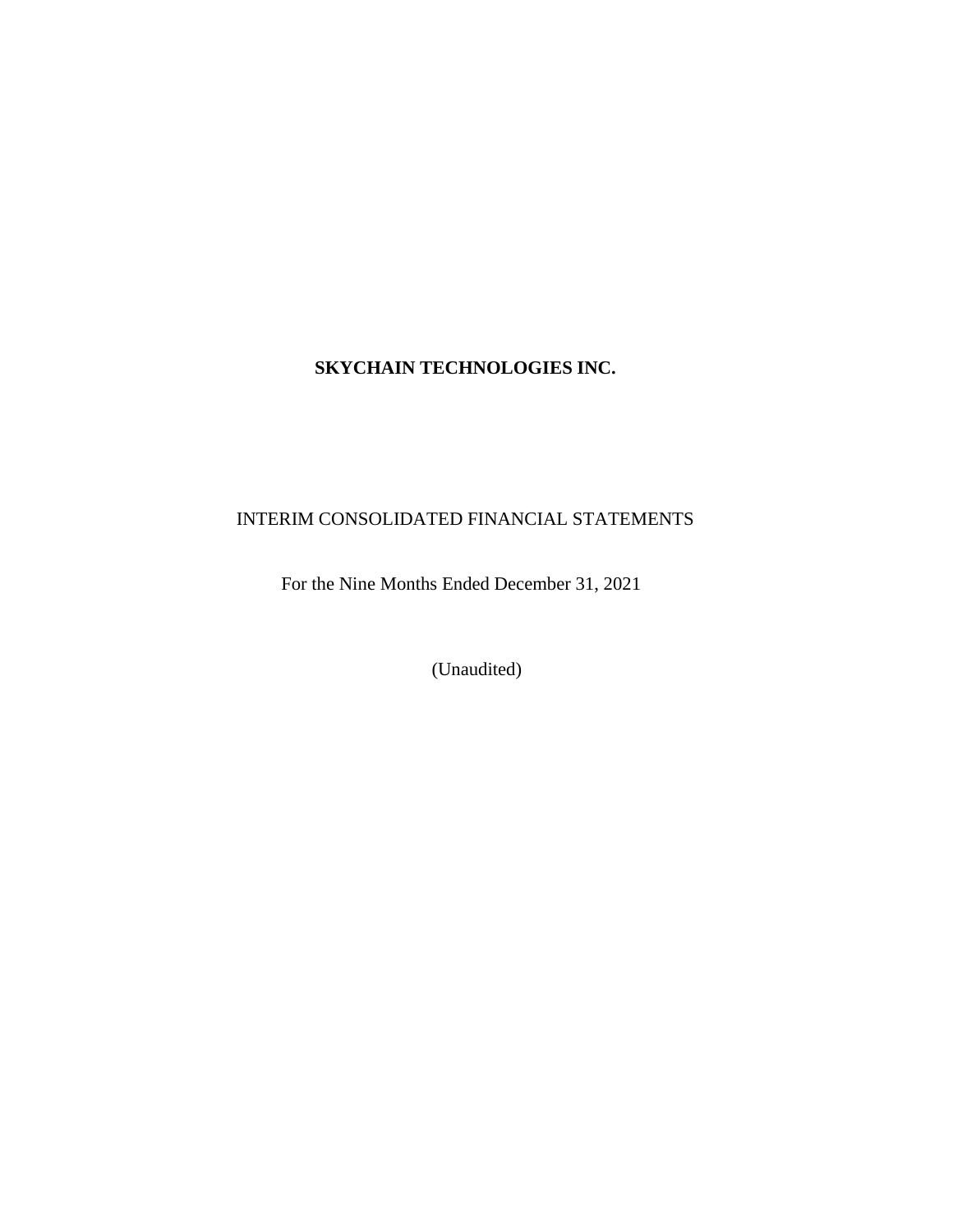# NOTICE OF NO AUDITOR REVIEW OF INTERIM CONSOLIDATED FINANCIAL STATEMENTS

The accompanying interim consolidated financial statements for Skychain Technologies Inc. (the "Company") for the nine months ended December 31, 2021 have been prepared by management in accordance with International Accounting Standard 34, Interim Financial Reporting ("IAS 34"). These interim consolidated financial statements, which are the responsibility of management, are unaudited and have not been reviewed by the Company's auditors. Management believes these interim consolidated financial statements are free of material misstatement and present fairly, in all material respects, the financial position of the Company as at December 31, 2021 and the results of its operations and its cash flows for the nine months ended December 31, 2021.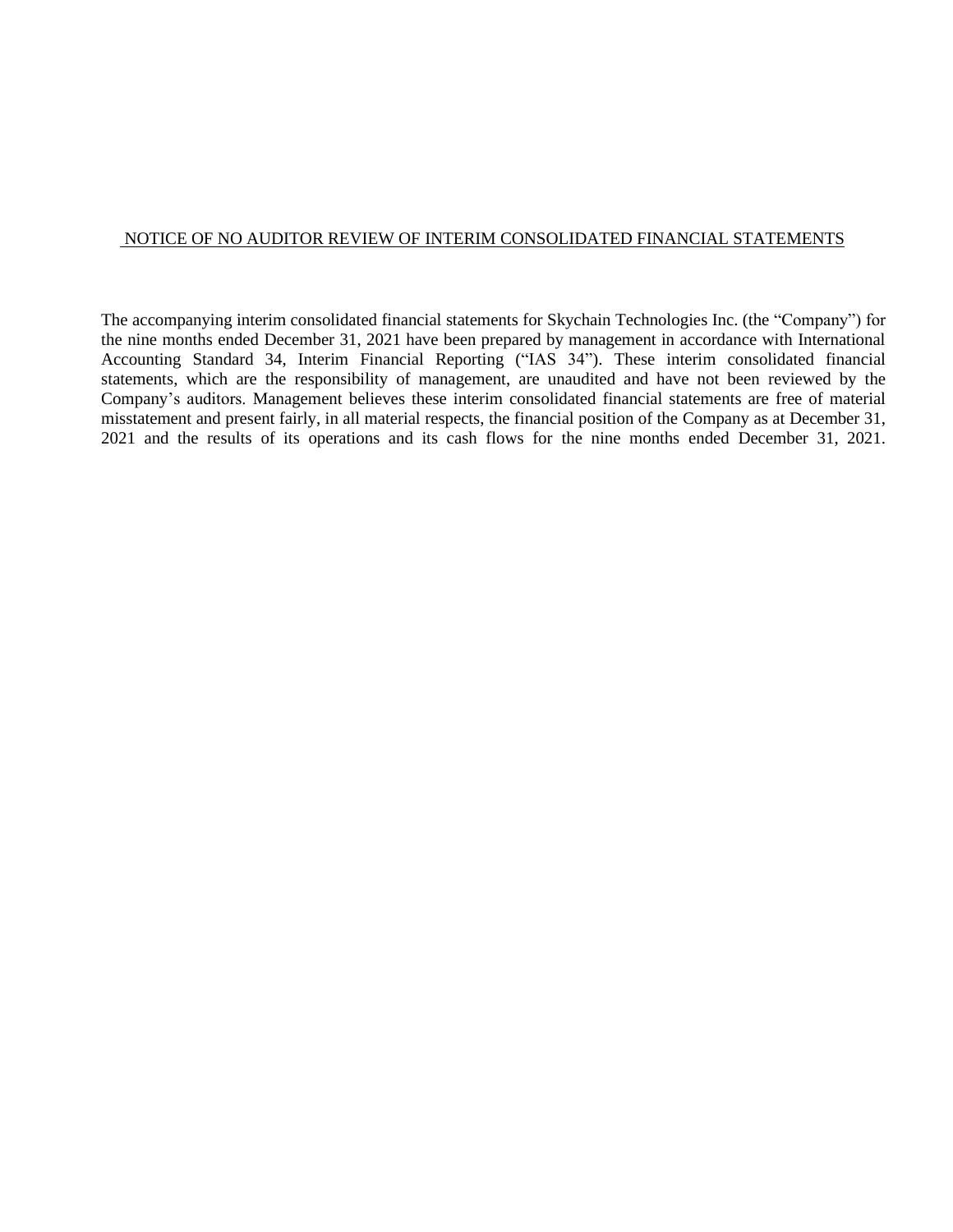# **SKYCHAIN TECHNOLOGIES INC.**

# INTERIM CONSOLIDATED STATEMENTS OF FINANCIAL POSITION

(Expressed in Canadian dollars)

|                                                                | December 31, 2021 | <b>March 31, 2021</b> |
|----------------------------------------------------------------|-------------------|-----------------------|
|                                                                | (Unaudited)       | (Audited)             |
| <b>ASSETS</b>                                                  |                   |                       |
| <b>Current</b>                                                 |                   |                       |
| Cash                                                           | \$<br>3,104,619   | \$<br>2,926           |
| Receivables (Note 4)                                           | 244,106           | 58,234                |
| Prepaid expenses (Note 5)                                      | 76,763            | 51,375                |
| <b>Total current assets</b>                                    | 3,425,488         | 112,535               |
| Reclamation deposit (Note 6)                                   | 15,000            | 15,000                |
| Investment in Miningsky Container Ltd. (Note 7)                | 159,550           |                       |
| Deposits for land and equipment (Note 5)                       | 87,458            | 236,100               |
| Property and equipment (Note 9)                                | 3,830,433         | 890,112               |
| Hydro infrastructure deposit (Note 5, 8)                       |                   | 220,125               |
| Hydro infrastructure (Note 8)                                  | 1,758,261         |                       |
| Right-of-use assets (Note 10)                                  | 20,172            | 44,574                |
| Right-of-use - Manitoba site (Note 8 and 10)                   | 1,580,443         |                       |
| Hosting site development (Note 8)                              | 379,290           |                       |
| <b>Total assets</b>                                            | \$<br>11,256,095  | \$<br>1,518,446       |
| <b>LIABILITIES AND EQUITY (DEFICIENCY)</b>                     |                   |                       |
| <b>Current</b>                                                 |                   |                       |
| Accounts payable and accrued liabilities                       | \$<br>1,761,770   | \$<br>1,274,383       |
| Loans from related parties (Note 16)                           |                   | 461,724               |
| Advances from related parties (Note 16)                        | 120,468           | 156,477               |
| Advance from Miningsky Contianer Ltd. (Note 7)                 | 15,483            |                       |
| Customer deposits (Note 11)                                    | 3,288,445         | 291,930               |
| Short-term loan (Note 12)                                      |                   | 132,811               |
| Subscription repayable (Note 15)                               |                   | 286,729               |
| Lease liabilities - current portion (Note 10)                  | 149,233           | 48,790                |
| Government loan (Note 14)                                      | 34,783            |                       |
| Unearned revenue                                               |                   | 6,288                 |
| <b>Total current liabilities</b>                               | 5,370,182         | 2,659,132             |
|                                                                |                   |                       |
| Lease liabilities (Note 10)                                    | 1,284,169         |                       |
| Convertible loan (Note 13)                                     | 1,262,788         |                       |
| Government loan (Note 14)                                      |                   | 31,306                |
| <b>Total liabilities</b>                                       | 7,917,139         | 2,690,438             |
| Equity (deficiency)                                            |                   |                       |
| Share capital (Note 15)                                        | 13,719,663        | 8,559,515             |
| Equity component of convertible loan (Note 13)                 | 710,912           |                       |
| Reserves (Note 13 and 15)                                      | 1,233,740         | 356,764               |
| Accumulated other comprehensive income                         | (325)             | 1,296                 |
| Deficit                                                        | (12, 844, 870)    | (10,089,567)          |
| Capital and reserve attibutable to shareholders of the Company | 2,819,120         | (1, 171, 992)         |
| Non-controlling interest (Note 17)                             | 519,836           |                       |
|                                                                | 3,338,956         | (1, 171, 992)         |
| Total liabilities and equity (deficiency)                      | \$<br>11,256,095  | \$<br>1,518,446       |

#### **NATURE OF OPERATIONS AND GOING CONCERN** (Note 1) **CONTINGENCIES** (Note 21) **EVENTS SUBSEQUENT TO THE REPORTING PERIOD** (Note 22)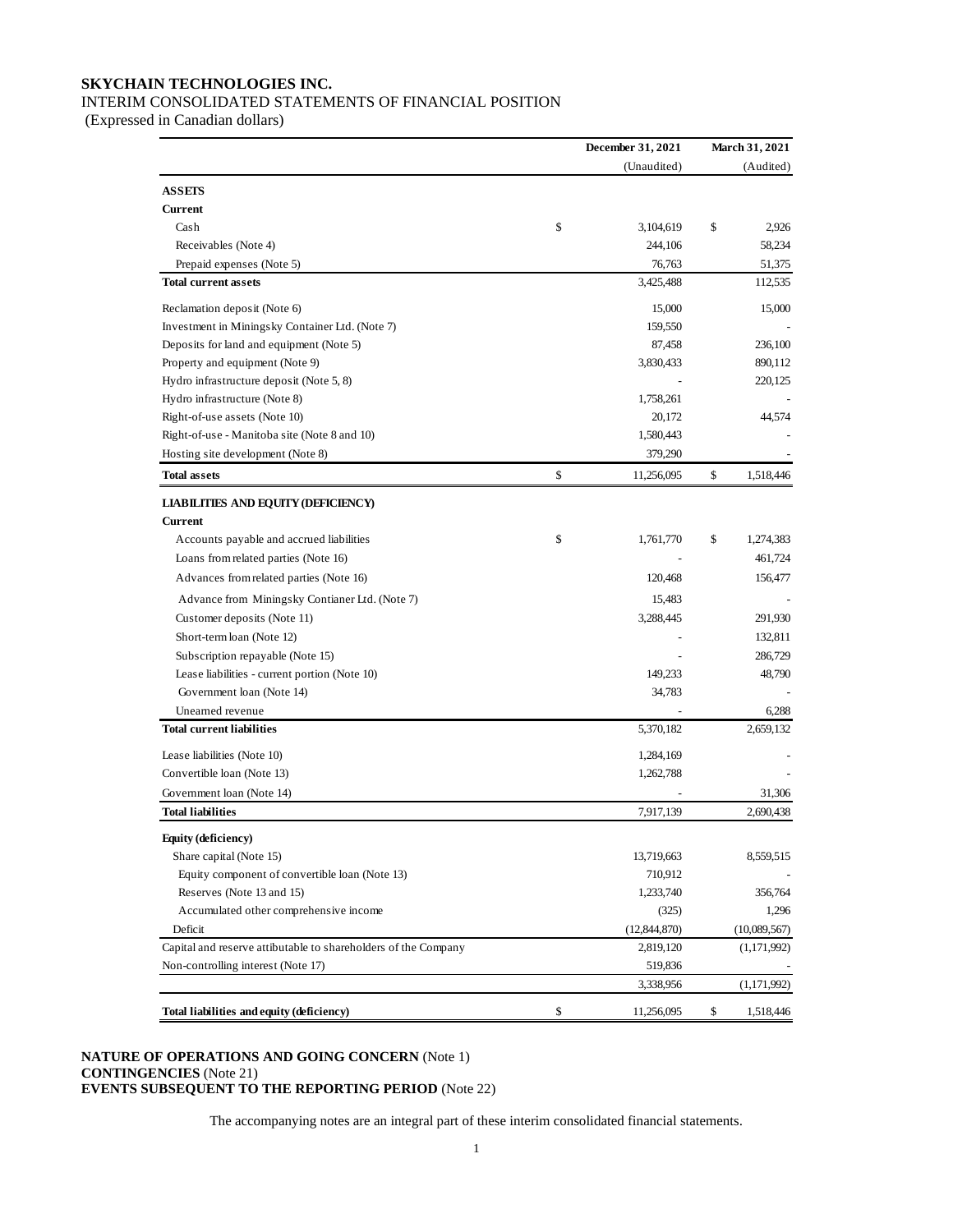# **SKYCHAIN TECHNOLOGIES INC.** CONSOLIDATED STATEMENTS OF LOSS AND COMPREHENSIVE LOSS

(Expressed in Canadian dollars)

(Unaudited)

|                                                                              | <b>Three Months Ended</b>     | <b>Three Months Ended</b> |              | <b>Nine Months Ended</b> |              | <b>Nine Months Ended</b> |
|------------------------------------------------------------------------------|-------------------------------|---------------------------|--------------|--------------------------|--------------|--------------------------|
|                                                                              | December 31, 2021             | December 31, 2020         |              | December 31, 2021        |              | December 31, 2020        |
| <b>REVENUE</b>                                                               |                               |                           |              |                          |              |                          |
| Hosting service revenue                                                      | \$<br>۰                       | \$<br>902,383             | $\mathbb{S}$ | $\overline{\phantom{0}}$ | \$           | 2,338,607                |
| Sales                                                                        | 6,197                         |                           |              | 42,197                   |              | 66,004                   |
|                                                                              | 6,197                         | 902,383                   |              | 42,197                   |              | 2,404,611                |
| <b>COSTS OF OPERATIONS</b>                                                   |                               |                           |              |                          |              |                          |
| Costs of goods sold                                                          |                               |                           |              | (29,033)                 |              |                          |
| Amortization of property and equipment                                       |                               | (13,712)                  |              | (3,083)                  |              | (143, 941)               |
| Hosting operation costs                                                      |                               | (1,058,980)               |              | (7,982)                  |              | (2,491,591)              |
|                                                                              | 6,197                         | (170, 309)                |              | 2,099                    |              | (230, 921)               |
| <b>EXPENSES</b>                                                              |                               |                           |              |                          |              |                          |
| Accounting fees                                                              | \$<br>3,325                   | \$<br>45,470              | \$           | 49,735                   | $\mathbb{S}$ | 60,430                   |
| Accretion and interest                                                       | 90,685                        | 14,128                    |              | 174,027                  |              | 34,390                   |
| Amortization of property and equipment                                       | 5,593                         | 1,516                     |              | 5,867                    |              | 4,464                    |
| Depreciation of right-of-use assets                                          | 2,881                         | 40,465                    |              | 47,456                   |              | 66,026                   |
| Consulting fees                                                              | 14,605                        | 5,237                     |              | 180,283                  |              | 12,571                   |
| Legal fees                                                                   | 33,393                        | 4,767                     |              | 169,074                  |              | 11,734                   |
| Marketing and corporate communication                                        | 47,619                        | 1,941                     |              | 313,566                  |              | 9,860                    |
| Office and administration                                                    | 76,914                        | 45,466                    |              | 194,407                  |              | 108,177                  |
| Filing and listing fees                                                      | 21,213                        | 2,550                     |              | 67,216                   |              | 5,575                    |
| Salary and benefits (Note 16)                                                | 329,170                       | 87,458                    |              | 943,115                  |              | 246,790                  |
| Transfer agent fees                                                          | 2,782                         | 273                       |              | 4,201                    |              | 5,226                    |
| Equipment relocation costs                                                   |                               |                           |              | 15,000                   |              | 8,219                    |
| Option based compensation (Note 15)                                          | 293,905                       |                           |              | 744,819                  |              |                          |
| Reaserch and development                                                     | 76,496                        |                           |              | 144,759                  |              |                          |
| Business development                                                         | 77,215                        |                           |              | 101,905                  |              |                          |
| Travel                                                                       | 24,655                        | 704                       |              | 47,620                   |              |                          |
|                                                                              | (1,100,451)                   | (249, 975)                |              | (3,203,050)              |              | (573, 462)               |
| Loss before other items                                                      | (1,094,254)                   | (420, 284)                |              | (3,200,951)              |              | (804, 383)               |
| <b>OTHER ITEMS:</b>                                                          |                               |                           |              |                          |              |                          |
| Gain on sublease                                                             |                               |                           |              |                          |              | 44,829                   |
| Government assistance (Note 14)                                              | 59,976                        |                           |              | 280,387                  |              |                          |
| Gain on debt settlement                                                      | 17,119                        |                           |              | 36,606                   |              |                          |
| Gain on sale of assets                                                       | 428                           | 180,000                   |              | 48,491                   |              | 180,000                  |
| Net loss for the period                                                      | (1,016,731)                   | (240, 284)                |              | (2,835,467)              |              | (579, 554)               |
|                                                                              |                               |                           |              |                          |              |                          |
| Other comprehensive income (loss)<br>Foreign currency translation adjustment | (273)                         | (9,298)                   |              | (1,621)                  |              |                          |
| Comprehensive loss for the year                                              | \$<br>(1,017,004)             | \$<br>(249, 582)          | \$           | (2,837,088)              | \$           | (579, 554)               |
|                                                                              |                               |                           |              |                          |              |                          |
| Net loss attributable to:                                                    |                               |                           |              |                          |              |                          |
| Equity holders of the Company                                                | \$<br>(983, 475)              | \$<br>(240, 284)          | \$           | (2,755,303)              | \$           | (579, 554)               |
| Non-controlling interest                                                     | \$<br>(33,256)<br>(1,016,731) | \$<br>(240, 284)          | \$           | (80, 164)<br>(2,835,467) | \$           | (579, 554)               |
|                                                                              |                               |                           |              |                          |              |                          |
| Other comprehensive income (loss) attributable to:                           |                               |                           |              |                          |              |                          |
| Equity holders of the Company                                                | \$<br>(273)                   | \$                        | \$           | (1,621)                  | \$           |                          |
| Non-controlling interest                                                     |                               |                           |              |                          |              |                          |
|                                                                              | \$<br>(273)                   | \$<br>÷.                  | \$           | (1,621)                  | \$           |                          |
| Loss per share - basic and diluted                                           | \$<br>(0.05)                  | \$<br>(0.02)              | \$           | (0.16)                   | \$           | (0.04)                   |
| Weighted average number of common shares                                     |                               |                           |              |                          |              |                          |
| outstanding                                                                  | 19,637,877                    | 14,511,268                |              | 17,669,511               |              | 13,899,262               |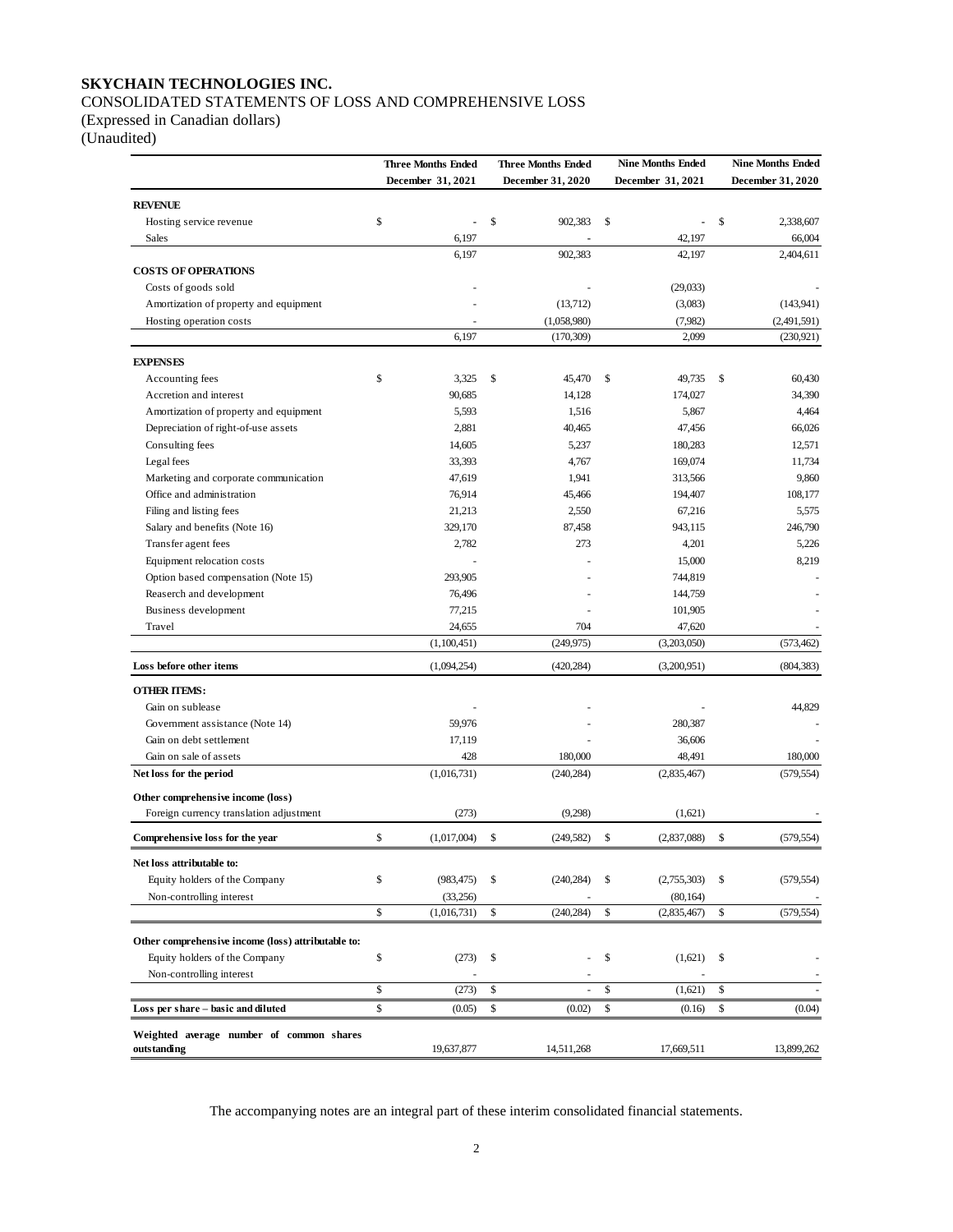# **SKYCHAIN TECHNOLOGIES INC.** CONSOLIDATED STATEMENTS OF CHANGES IN EQUITY (DEFICIENCY) (Expressed in Canadian dollars)

|                                                    | Share Capital            |               |                          |                          |             | Reserves                |               |                     | Capital and     |                                 |                   |
|----------------------------------------------------|--------------------------|---------------|--------------------------|--------------------------|-------------|-------------------------|---------------|---------------------|-----------------|---------------------------------|-------------------|
|                                                    |                          |               |                          |                          | Equity      |                         |               |                     | Reserves        |                                 |                   |
|                                                    |                          |               | Share                    |                          | component   |                         | Accumulated   |                     | Attributable to |                                 |                   |
|                                                    |                          |               | subscription             | Share                    | of          |                         | other         |                     | Equity          |                                 |                   |
|                                                    | Number of                |               | received in              | subscription             | convertible | Contributed             | comprehensive |                     |                 | Shareholders of Non-controlling |                   |
|                                                    | shares                   | Amount        | advance                  | receivable               | loan        | surplus                 | income (loss) | Deficit             | the Company     | Interest                        | Total             |
| Balance at March 31, 2020 (Audited)                | 11,953,007 \$            | 8,214,788 \$  | 40,800 \$                | $(8,000)$ \$             | 14,578      | 342.186 \$<br>-\$       | 5,856 \$      | $(8,848,976)$ \$    | $(238,768)$ \$  | $\sim$                          | (238,768)<br>l \$ |
| Share subscription received                        | $\overline{\phantom{a}}$ | ٠             | $\sim$                   | 8,000                    |             |                         | $\sim$        | $\sim$              | 8,000           | ٠                               | 8,000             |
| Warrant exercises                                  | 1,580,000                | 94,800        | (40, 800)                |                          |             |                         |               |                     | 54,000          |                                 | 54,000            |
| Private placement, net of issuance costs           | 1,250,000                | 249,927       |                          |                          |             |                         |               |                     | 249,927         |                                 | 249,927           |
| Equity component of convertible loan               |                          |               |                          | $\sim$                   | (14,578)    | 14.578                  |               |                     |                 | ٠                               |                   |
| Net loss                                           |                          |               |                          |                          |             |                         |               | (1,240,591)         | (1,240,591)     | ٠                               | (1,240,591)       |
| Foreign currency translation adjustment            | $\sim$                   |               | $\overline{\phantom{a}}$ | $\overline{\phantom{a}}$ | $\sim$      |                         | (4,560)       |                     | (4,560)         | $\sim$                          | (4,560)           |
| Balance at March 31, 2021 (Audited)                | 14,783,007               | 8,559,515     |                          |                          | $\sim$      | 356,764                 | 1,296         | (10,089,567)        | (1,171,992)     | $\blacksquare$                  | (1,171,992)       |
| Private placement, net of issuance costs           | 8,849,385                | 4,870,535     |                          |                          |             | 129,757                 |               |                     | 5,000,292       | $\overline{\phantom{a}}$        | 5,000,292         |
| Shares issued for debt settlement                  | 420,734                  | 282,113       |                          |                          |             | 2,400                   |               |                     | 284,513         | ٠                               | 284,513           |
| Warrant exercise                                   | 25,000                   | 7,500         |                          |                          |             |                         |               |                     | 7,500           | $\overline{\phantom{a}}$        | 7,500             |
| Equity component of convertible loan               |                          |               |                          | ٠                        | 710,912     |                         |               | $\sim$              | 710,912         | ٠                               | 710,912           |
| Option based compensation                          |                          |               |                          |                          |             | 744.819                 |               |                     | 744,819         |                                 | 744,819           |
| Non-controlling interest in Skyrendering - capital |                          |               |                          |                          |             |                         |               |                     |                 |                                 |                   |
| contribution                                       |                          |               |                          |                          |             |                         |               |                     |                 | 600,000                         | 600,000           |
| Net loss                                           |                          |               |                          |                          |             |                         |               | (2,755,303)         | (2,755,303)     | (80, 164)                       | (2,835,467)       |
| Foreign currency translation adjustment            |                          |               | ٠                        |                          |             |                         | (1,621)       |                     | (1,621)         |                                 | (1,621)           |
| Balance at December 31, 2021 (Unaudited)           | 24,078,126 \$            | 13,719,663 \$ | $\sim$                   | - \$<br>$\sim$ 100 $\mu$ | - \$        | 710,912 \$ 1,233,740 \$ | (325)         | $$(12,844,870)$ \\$ | 2,819,120 \$    | 519,836 \$                      | 3,338,956         |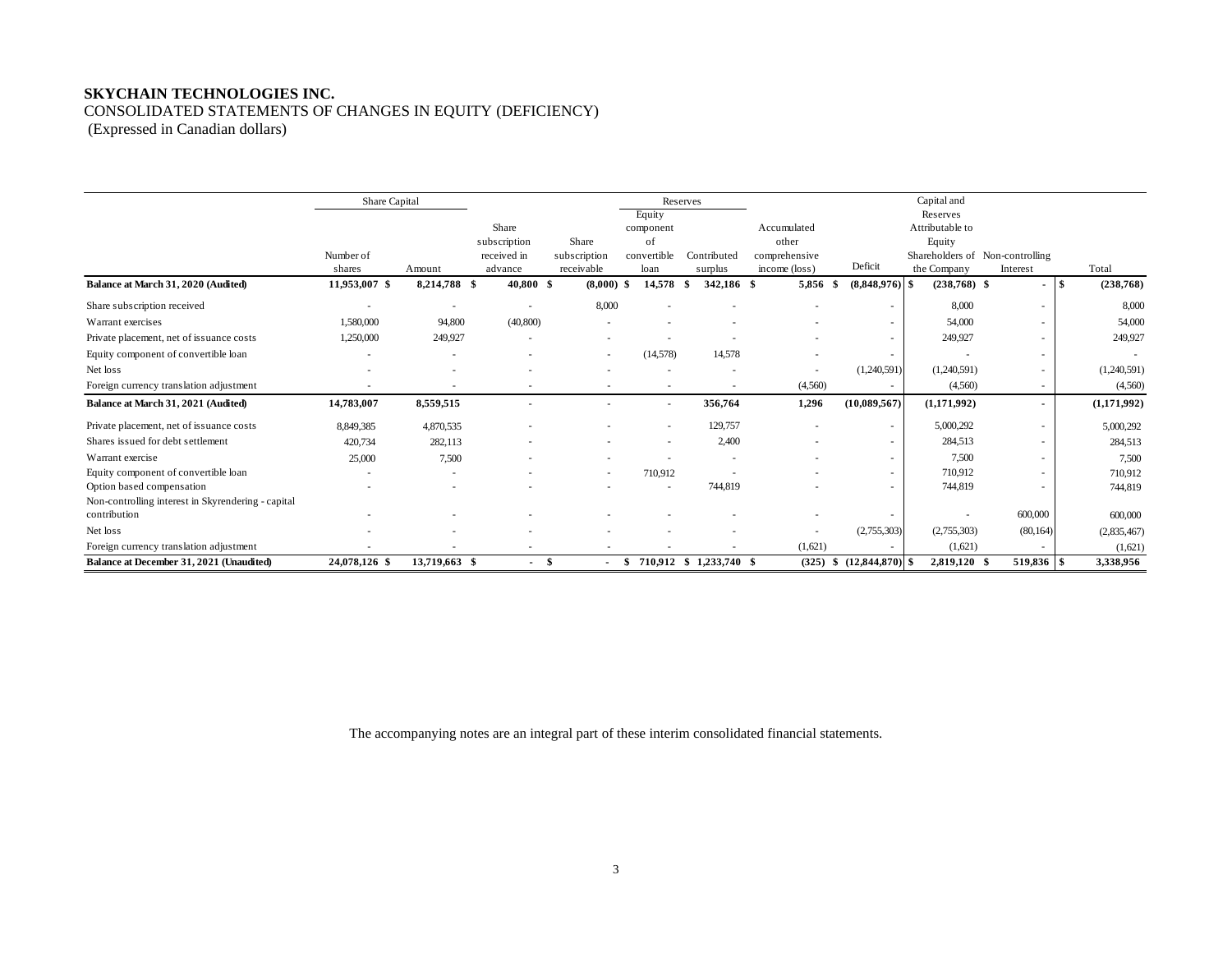# **SKYCHAIN TECHNOLOGIES INC.** CONSOLIDATED STATEMENTS OF CASH FLOWS (Expressed in Canadian dollars) FOR THE NINE MONTHS ENDED DECEMBER 31, 2021 AND 2020 (Unaudited)

|                                                                | <b>Nine Months Ended</b> |    | <b>Nine Months Ended</b> |
|----------------------------------------------------------------|--------------------------|----|--------------------------|
|                                                                | December 31, 2021        |    | December 31, 2020        |
| <b>CASH FLOWS FROM OPERATING ACTIVITIES</b>                    |                          |    |                          |
| Net loss for the year                                          | \$<br>(2,835,467)        | \$ | (568, 505)               |
| Items not involving cash:                                      |                          |    |                          |
| Accretion and interest on loans and lease liabilities          | 174,029                  |    | 34,390                   |
| Gain on sale of assets                                         | (48, 491)                |    | (180,000)                |
| Amortization of property and equipment                         | 8,950                    |    | 4,464                    |
| Depreciation of right-of-use assets                            | 47,456                   |    | 66,026                   |
| Depreciation in cost of operations                             |                          |    | 143,941                  |
| Option based compensation                                      | 744,819                  |    |                          |
| Write off of prepaid expenses in cost of operations            |                          |    | 54.330                   |
| Gain on sublease                                               |                          |    | (44,829)                 |
| Gain on debt settlement                                        | (36,606)                 |    |                          |
| Changes in non-cash working capital items:                     |                          |    |                          |
| Receivables                                                    | (185, 872)               |    | (112,043)                |
| Advance from Miningsky Container Ltd.                          | 15,483                   |    |                          |
| Prepaid expenses                                               | (25, 388)                |    | (22,748)                 |
| Customer deposits                                              | 2,996,515                |    | 194,274                  |
| Unearned revenue                                               | (6,288)                  |    | 64,577                   |
| Accounts payable and accrued liabilities                       | 808,506                  |    | (51, 822)                |
| Subscription repayable                                         | (286, 729)               |    |                          |
| Advances from related parties                                  | (36,009)                 |    | 34,904                   |
| Net cash used in operating activities                          | 1,334,908                |    | (383, 041)               |
| <b>CASH FLOWS FROM INVESTING ACTIVITIES</b>                    |                          |    |                          |
| Investment in Miningsky Container Ltd.                         | (159, 550)               |    |                          |
| Hosting site development                                       | (379,290)                |    |                          |
| Deposit for equipment                                          | 169,049                  |    |                          |
| Deposit for hydro infrastructure                               | (1,538,136)              |    |                          |
| Purchase of property and equipment                             | (3,083,916)              |    | (220, 125)               |
| Disposition of assets                                          | 161,415                  |    | 255,293                  |
| Lease payments, net of interest payment                        | (278, 350)               |    | (122, 550)               |
| Net cash used in investing activities                          | (5,108,778)              |    | (87, 382)                |
| <b>CASH FLOWS FROM FINANCING ACTIVITIES</b>                    |                          |    |                          |
| Capital contribution from non-controlling interest             | 600,000                  |    |                          |
| Proceeds from share issuances, net of issuance cost            | 5,007,792                |    | 312,000                  |
| Proceeds from convertible loan, net of issuance cost           | 1,880,000                |    | 10,232                   |
| Proceeds from long-term loan                                   |                          |    | 50,219                   |
| Repayment of short-term loan                                   | (135,791)                |    |                          |
| Repayment of related party loans                               | (466, 131)               |    |                          |
| Payment on convertible loan                                    | (10,000)                 |    |                          |
| Net cash provided by financing activities                      | 6,875,870                |    | 372,451                  |
| Change in cash for the period                                  | 3,102,000                |    | (97, 972)                |
| Effect of foreign currency translation                         | (307)                    |    |                          |
| Cash, beginning of year                                        | \$<br>2,926              | S  | 118,159                  |
| Cash, end of period                                            | \$<br>3,104,619          | \$ | 20,187                   |
| Non-cash transaction in the investing and financing activities |                          |    |                          |
| Debts settled with issuance of shares                          | \$<br>314,000            | \$ |                          |
| <b>Supplemental disclosures</b>                                |                          |    |                          |
| Interest paid                                                  | \$<br>174,027            | \$ | 34,390                   |
| Income tax paid                                                | \$                       | \$ |                          |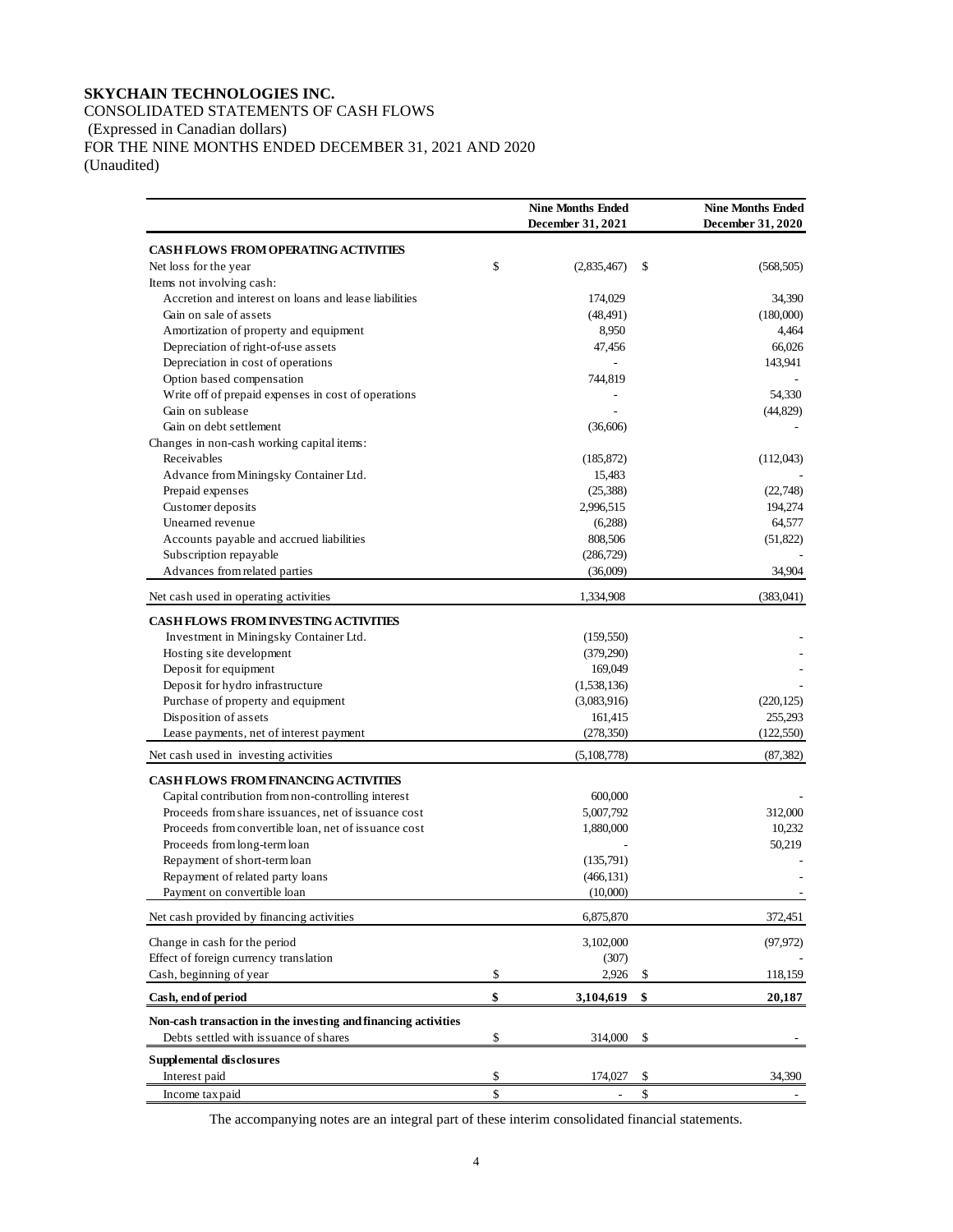# **1. NATURE OF OPERATIONS AND GOING CONCERN**

Skychain Technologies Inc. ('Skychain" or the "Company") was incorporated in British Columbia and is a public company with its common shares listed for trading on the TSX Venture Exchange. The Company's registered office and principal business address is 500 – 1112 West Pender Street, Vancouver, British Columbia.

On September 18, 2018, the Company completed the acquisition of MiningSky Technology Ltd. ("MiningSky") and the change of business process. MiningSky was incorporated under the Business Corporations Act (British Columbia) on November 10, 2017. On March 7, 2018 MiningSky incorporated a wholly-owned subsidiary MiningSky USA, Inc. ("MiningSky USA") in Washington, United States. On March 27, 2020, Skychain incorporated its wholly owned subsidiary MiningSky Technologies (Manitoba) Inc. in the province of Manitoba ("MiningSky Manitoba"). MiningSky and MiningSky Manitoba are involved in the business of providing cryptominers with all-in-one solution with warehouse space, low-cost electricity, and maintenance and hosting services.

On April 26, 2021, the Company and a joint venture partner jointly incorporated Skyrendering Technologies Inc. ("Skyrendering") under the laws of British Columbia to establish a rendering farm and data center. On June 29, 2021 the Company and the JV Partner signed an investment agreement whereby the Company and the JV Partner make a capital investment of \$600,000 and \$600,001 respectively in exchange for 600,000 and 600,001 common shares respectively of Skyrendering common shares. At any time after October 26, 2023, the JV Partner has the option to require the Company to repurchase all of the JV Partner's common shares of Skyrendering at \$1.00 per share, for which the Company has the option to issue common shares of the Company subject to approval of the TSX Venture Exchange.

These consolidated financial statements have been prepared in accordance with IFRS on a going concern basis which assumes the continued realization of assets and satisfaction of liabilities and commitments in the normal course of business.

During the nine months ended December 31, 2021, the Company incurred a net loss of \$2,835,467 and as at December 31, 2021, the Company had an accumulated deficit of \$12,844,870, which has been funded primarily by the issuance of equity, convertible loans and advances from related parties. Management has estimated that the Company will require additional financing in order to meet its obligations and commitments for the next fiscal year. The Company's ability to continue as a going concern and to realize assets at their carrying values is dependent upon obtaining additional financing and generating revenues sufficient to cover its operating costs. The Company must secure sufficient external funding to meet its obligations and commitments as they come due to pay ongoing general and administrative costs. This external funding may be achieved in a number of ways, including, but not limited to, the issuance of new debt or equity instruments. While management has been successful in securing financing in the past, there can be no assurance it will be able to do so in the future or that these sources of funding or other initiatives will be available for the Company or that they will be available on terms which are acceptable to the Company. If management is unable to obtain new external funding, the Company may be unable to continue as a going concern.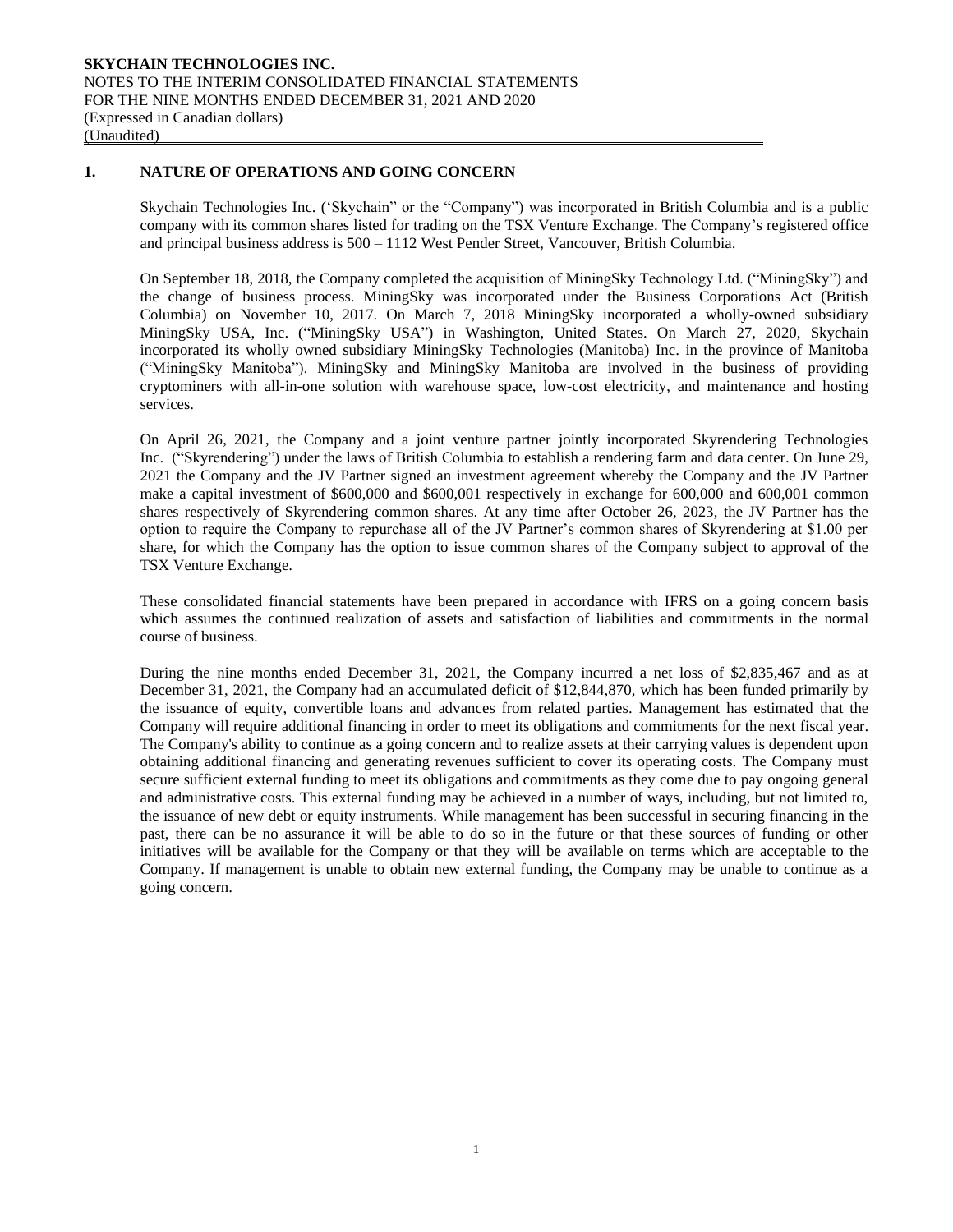## **1. NATURE OF OPERATIONS AND GOING CONCERN** *(continued)*

In March 2020, the World Health Organization declared a global pandemic known as COVID-19. The expected impacts on global commerce are far reaching. Material uncertainties could influence management's going concern assumption. The duration and impact of the COVID-19 outbreak is unknown at this time and it is not possible to reliably estimate the length and severity of these developments and the impact on the financial results and condition of the Company. The Company continues to closely evaluate the impact of COVID-19 on its operations.

The aforementioned circumstances indicate the existence of a material uncertainty that may cast significant doubt on the Company's ability to continue as a going concern. These consolidated financial statements do not give effect to any adjustments which would be necessary should the Company be unable to continue as a going concern and therefore be required to realize its assets and discharge its liabilities in other than the normal course of business and at amounts different from those reflected in the accompanying consolidated financial statements.

# **2. BASIS OF PREPARATION**

#### *Statement of compliance*

These unaudited interim financial statements ("interim financial statements") are in compliance with International Accounting Standard 34, Interim Financial Reporting ("IAS 34"). Accordingly, certain information and footnote disclosure normally included in annual financial statements prepared in accordance with International Financial Reporting Standards ("IFRS"), as issued by the International Accounting Standards Board ("IASB"), have been omitted. These interim financial statements should be read in conjunction with the Company's audited consolidated financial statements for the year ended March 31, 2021.

These interim consolidated financial statements were authorized for issue by the Board of Directors on March 1, 2022.

#### *Basis of measurement*

These interim consolidated financial statements have been prepared on a historical cost basis, except for financial instruments classified as fair value through profit or loss, which are stated at their fair value. In addition, these interim consolidated financial statements have been prepared using the accrual basis of accounting except for cash flow information.

#### *Consolidation*

These consolidated financial statements include the financial statements of the Company, its wholly owned subsidiaries MiningSky, MiningSky USA, MiningSky Manitoba and 10117749 Manitoba Ltd. ("101 MB") and its 50% owned subsidiary Skyrendering. All inter-company transactions and balances have been eliminated.

The subsidiaries are consolidated from the date on which control is obtained by the Company and will cease to be consolidated from the date on which control is transferred out of the Company.

#### *Functional and presentation currency*

The Company's consolidated financial statements are presented in Canadian dollars. The functional currency of the Company, MiningSky, MiningSky Manitoba, 101MB and Skyrendering is the Canadian dollar. The functional currency of MiningSky USA is the United States dollar.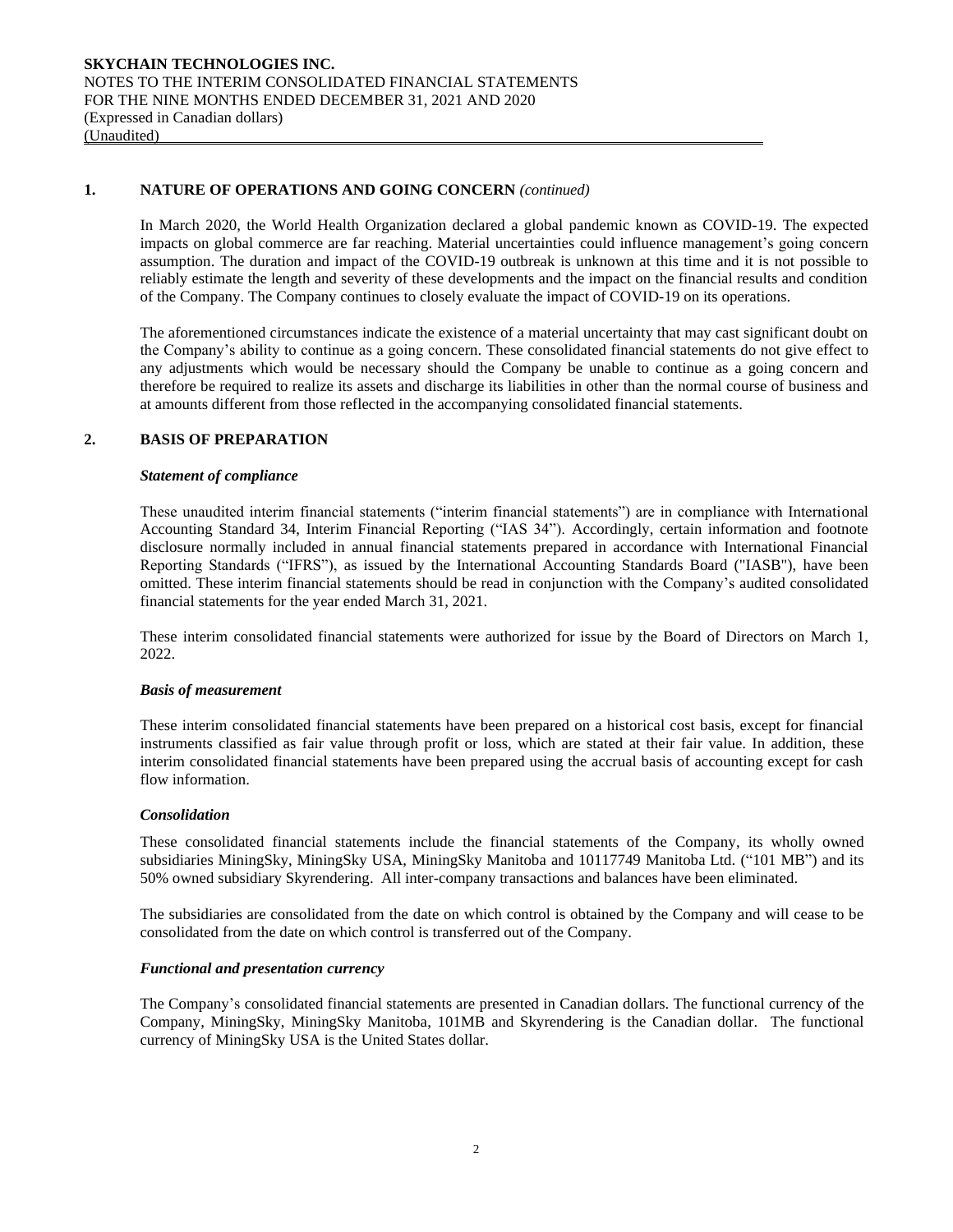## **2. BASIS OF PREPARATION** *(continued)*

#### *Accounting standards issued but not yet effective*

A number of new standards, and amendments to standards and interpretations, are not yet effective for the year ended March 31, 2022, and have not been early adopted in preparing these consolidated financial statements. These new standards, and amendments to standards and interpretations are either not applicable or are not expected to have a significant impact on the Company's consolidated financial statements.

# **3. CRITICAL ACCOUNTING ESTIMATES AND JUDGEMENTS**

The Company makes estimates, assumptions and judgements about the future that affect the reported amounts of assets and liabilities. Estimates and judgments are continually evaluated based on historical experience and other factors, including expectations of future events that are believed to be reasonable under the circumstances. In the future, actual experience may differ from these estimates and assumptions.

The estimates and underlying assumptions are reviewed on an ongoing basis. The effect of a change in an accounting estimate is recognized prospectively by including it in comprehensive income in the period of the change, if the change affects that period only, or in the period of the change and future periods, if the change affects both.

Information about critical judgments and estimates in applying accounting policies that have the most significant effect of amounts recognized in the consolidated financial statements is as follows:

#### *Significant accounting estimates*

a) Convertible loan

Convertible loans are separated into their liability and equity components on the consolidated statements of financial position. The determination of the fair value of the liability component is based on a number of assumptions, including contractual future cash flows, discount factors, and the presence of any derivative financial instruments.

b) Warranty costs

The accounting for warranties requires management to make assumptions and apply judgments when estimating product failure rates and expected costs.

c) Share-based payment transactions

Management uses the Black-Scholes option pricing model to determine the fair value of stock options and standalone share purchase warrants issued. This model requires assumptions of the expected future price volatility of the Company's common shares, expected life of options and warrants, future risk-free interest rates, and the dividend yield of the Company's common shares.

d) Lease

The critical assumptions and estimates used in determining the present value of future lease payments requires management to estimate the incremental borrowing rate specific to each leased asset or portfolio of leased assets. Management determines the incremental borrowing rate of each leased asset or portfolio of leased assets by incorporating the Company's creditworthiness, the security, term, and value of the underlying leased asset, and the economic environment in which the leased asset operates. The incremental borrowing rates are subject to change mainly due to macroeconomic changes in the environment.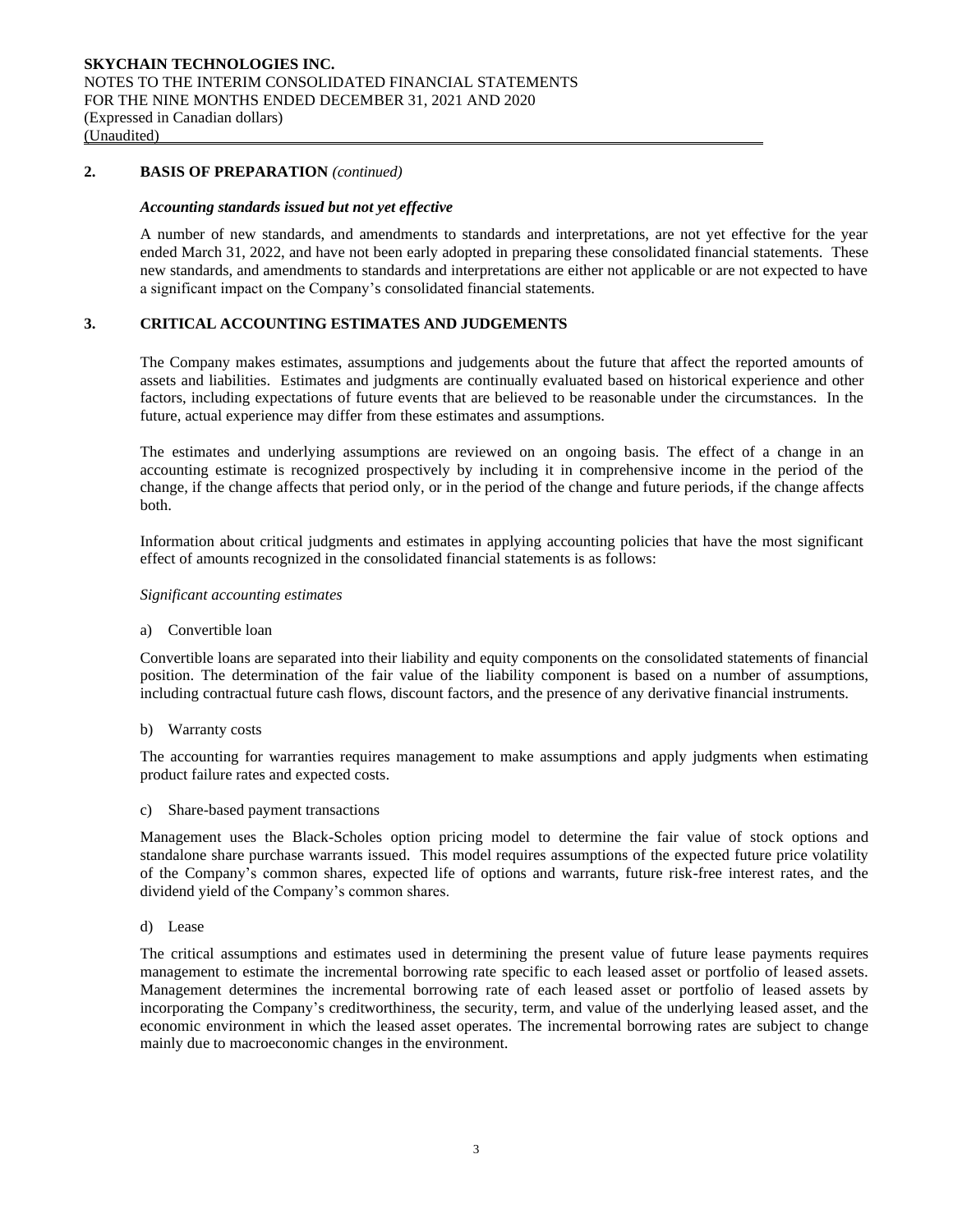# **3. CRITICAL ACCOUNTING ESTIMATES AND JUDGEMENTS** *(continued)*

*Significant accounting judgments*

#### a) Convertible loan

In accordance with the substance of the contractual arrangement, convertible loans are compound financial instruments that are accounted for separately into their financial liability and equity instrument components. The identification of convertible loan components is based on interpretations of the substance of the underlying contractual arrangement and therefore requires management's judgment. The separation of the components affects the initial recognition of the convertible loans at issuance and the subsequent recognition of interest on the liability component.

#### b) Going concern

As discussed in Note 1, these interim consolidated financial statements have been prepared under the assumptions applicable to a going concern. If the going concern assumption were not appropriate for these consolidated financial statements then adjustments would be necessary to the carrying value of assets and liabilities, the reported expenses and the consolidated statement of financial position classifications used and such adjustments could be material.

The Company reviews the going concern assessment at the end of each reporting period.

c) Functional currencies

Management is required to assess the functional currency of each entity of the Company. In concluding on the functional currencies of the parent and its subsidiaries, management considers the currency that mainly influences the sale prices of goods and services and the cost of providing goods and services in each jurisdiction in which the Company operates. When no single currency is clearly dominant the Company also considers secondary indicators including the currency in which funds from financing activities are denominated and the currency in which funds are retained.

d) Lease

Management exercises judgment when contracts are entered into that may give rise to a right-of-use asset that would be accounted for as a lease. Judgment is required in determining the appropriate lease term on a lease by lease basis. Management considers all facts and circumstances that create an economic incentive to exercise a renewal option or to not exercise a termination option at inception and over the term of the lease, including investments in major leasehold improvements, operating performance, and changed circumstances. The periods covered by renewal or termination options are only included in the lease term if management is reasonably certain to exercise that option. Changes in the economic environment may impact the assessment of the lease term and any changes in the estimate of lease terms may have a material impact on the Company's consolidated statement of financial position.

e) Valuation of deferred tax assets and liabilities

Deferred tax assets and liabilities require management judgment in order to determine the amounts to be recognized. This includes assessing the timing of the reversal of temporary differences to which deferred income tax rates are applied. Deferred tax assets are estimated with consideration given to the timing, sources and amounts of future taxable income.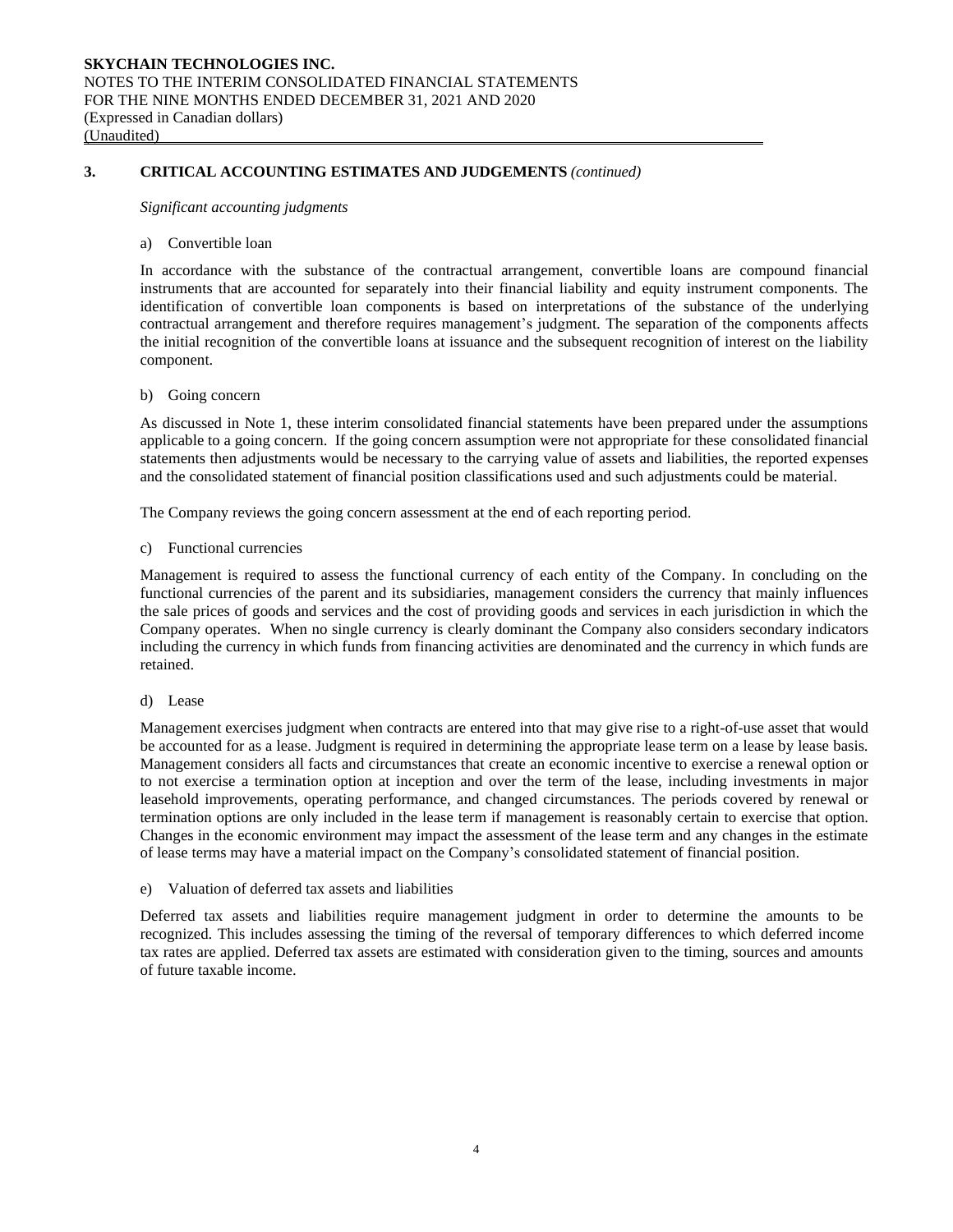# **3. CRITICAL ACCOUNTING ESTIMATES AND JUDGEMENTS** *(continued)*

# f) Valuation and useful lives of property and equipment

Changes in technology or the intended use of these assets as well as changes in economic or industry factors may create indicators of impairment or cause the estimated useful lives of these assets to change. Where impairment is indicated, the Company estimates the fair value of the assets and charges the difference between the fair value and the carrying amount, if any, to impairment expense. The estimates of the useful lives of property and equipment are reviewed on an annual basis. Depreciation or amortization is adjusted on a prospective basis, if and when required.

Management's judgment is also required in assessing whether property and equipment are considered to be in the location and condition necessary for such to be capable of operating in the manner intended by management.

#### g) Extinguishment of financial liability

Management's judgment is required in assessing whether an extinguishment of an existing financial liability involving a creditor that is also a direct or indirect shareholder of the Company, is one in which the creditor is also acting in its capacity as such.

h) Impairment assessment of trade receivables and net investment in sublease

The Company measures loss allowances for trade receivables and net investment in sublease at an amount equal to lifetime expected credit losses ("ECLs"). When estimating ECL the Company considers reasonable and supportable information that is relevant and available without undue cost or effort. This includes both quantitative and qualitative information and analysis, based on the Company's historical experience and informed credit assessment and including forward-looking information.

# **4. RECEIVABLES**

Receivables are comprised of the following:

|                                  | December 31, 2021 | March 31, 2021 |
|----------------------------------|-------------------|----------------|
|                                  |                   |                |
| Government assistance receivable |                   | 6.974          |
| Deposit refund receivable        | 25,013            |                |
| Goods and sales tax receivable   | 219.093           | 51.260         |
|                                  | 244,106           | 58,234         |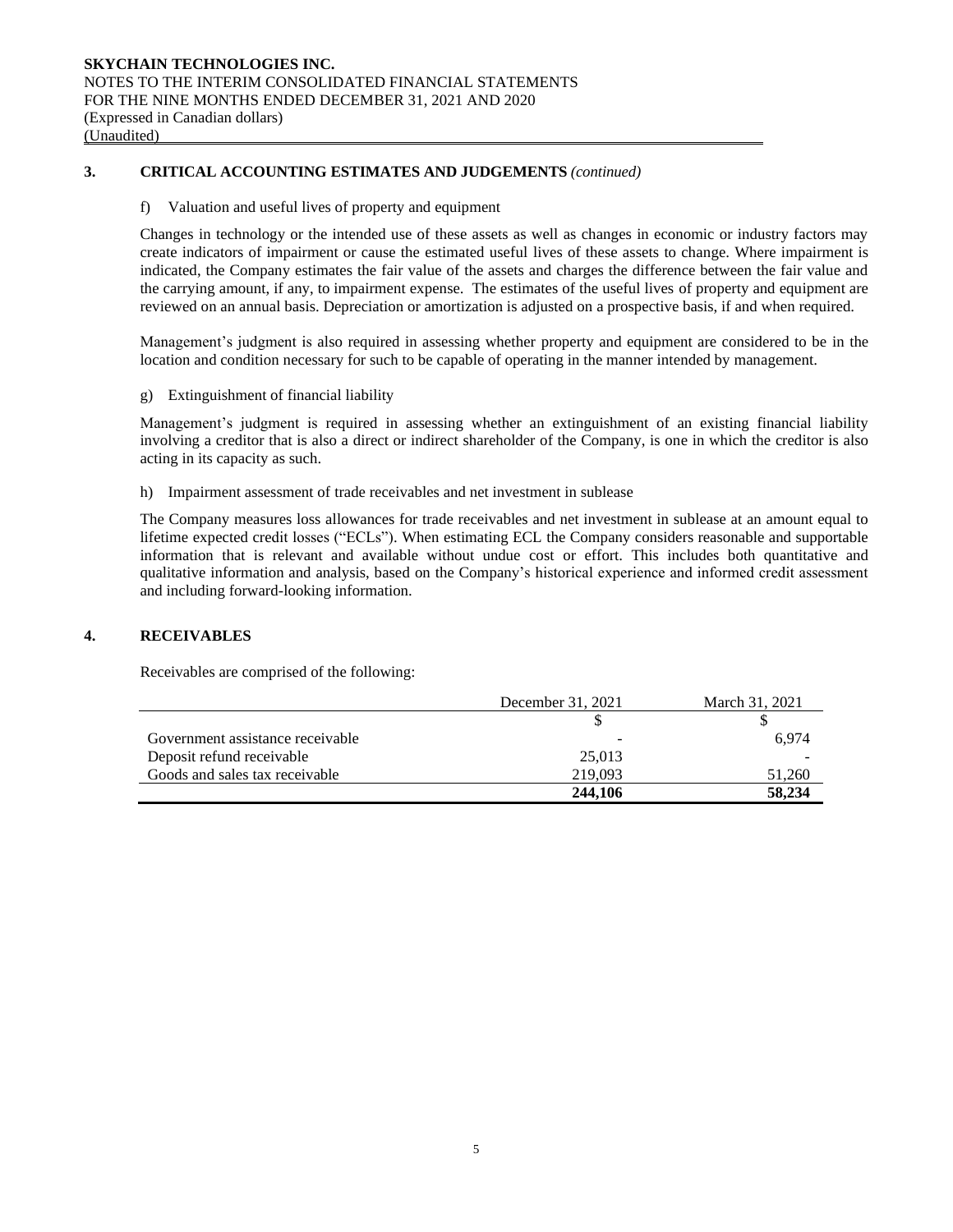# **5. PREPAID EXPENDITURES**

Prepaid expenditures are comprised of the following:

|                                   |    | December 31, 2021 |    | <b>March 31, 2021</b> |
|-----------------------------------|----|-------------------|----|-----------------------|
| Current                           |    |                   |    |                       |
| Prepaid expenses                  | S  | 76,763            | S  | 51,375                |
|                                   |    | 76,763            |    | 51,375                |
| Hosting equipment deposit         |    |                   |    | 236,100               |
| Hydro infrastructure deposit      |    |                   |    | 220,125               |
| Deposit for land purchase         |    | 72,500            |    |                       |
| Prepayment for equipment purchase |    | 14,958            |    |                       |
|                                   | \$ | 91,721            | \$ | 507,600               |

# **6. RECLAMATION DEPOSITS**

As at December 31, 2021, the Company had \$15,000 (March 31, 2021 - \$15,000) in term deposits, recorded at cost, which are held as security for the Provincial Government of British Columbia related to certain exploration and evaluation assets called Wood Mining Group claims in British Columbia, Canada.

# **7. INVESTMENT IN MININGSKY CONTAINER LTD.**

On July 5, 2021, the Company incorporated MiningSky Container Ltd. ("MiningSky Container") under the laws of the province of British Columbia to be engaged in the business of manufacturing and marketing containers for use in cryptocurrency mining. In accordance with MiningSky Container's shareholder investment agreement executed on August 6, 2021 the Company were to make a total capital investment of \$250,000 in exchange for 25% of the total common shares issued and outstanding. As at December 31, 2021, the Company made capital investment of \$159,550, representing 25% of the total share capital of Miningsky Container.

The Company provides production for Miningsky Container. As at December 31, 2021 the Company had a balance of \$15,483 advanced by Miningsky Container for services. From Miningsky Container's inception in July, 2021 to December 31, 2021 the Company recorded sales of \$36,000 to Miningsky Container.

#### **8. MANITOBA HOSTING SITE**

In June 2020, MiningSky Manitoba, the Company's wholly-owned subsidiary ("Lessee") entered into a lease agreement with an arm's length party ("Lessor") for a 1.6-acre (0.65-hectare) parcel of land in Manitoba for a 12MW capacity cryptocurrency mining hosting facility (the "Manitoba Site"). Monthly payments of \$25,000 were to commence October 1, 2020 for a two-year term. The term is renewable for a second term of 36 months at \$40,000 per month and then renewable for a 60-month term at market price. Manitoba Hydro Permits and construction contract are assigned from the Lessor with the lease agreement. The Lessee has an option to acquire the land prior to the end of the three lease terms or March 1, 2030 for an exercise price at market price but not lower than \$3,000,000. The lease agreement was subsequently amended on August 1, 2021 to extend the lease payment commencement date to August 1, 2021 and lease termination date to July 23, 2023. An additional payment of \$50,000 was made to the Lessor as consideration for the extension. The Manitoba Site lease is recorded as a right-ofuse asset (See Note 10).

As at December 31, 2021 a total of \$1,758,261 has been paid to the hydro authority for design and construction of the power connection (March 31, 2021 – deposit of \$220,125), and \$379,290 on development of the Manitoba Site.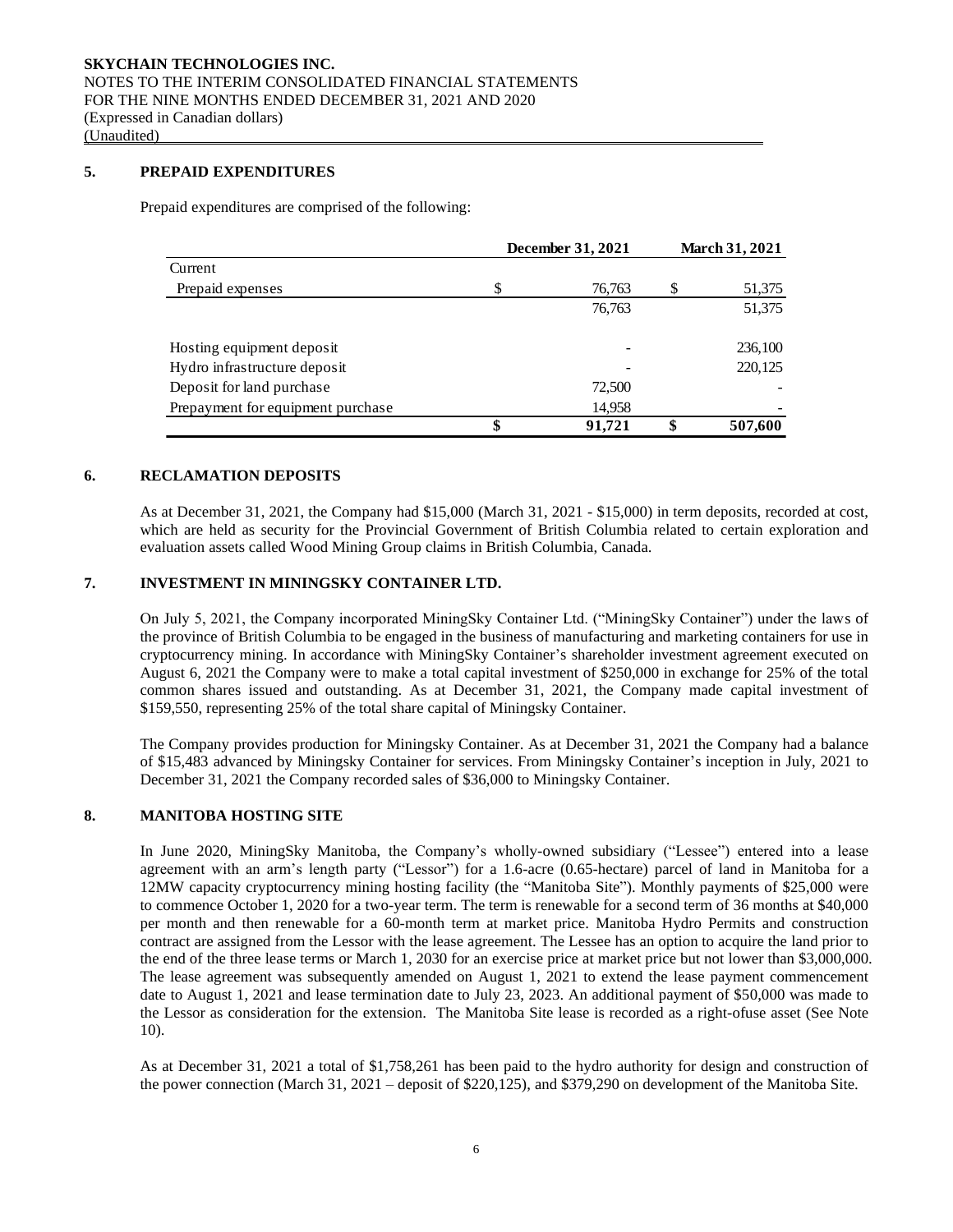## **SKYCHAIN TECHNOLOGIES INC.** NOTES TO THE INTERIM CONSOLIDATED FINANCIAL STATEMENTS FOR THE NINE MONTHS ENDED DECEMBER 31, 2021 AND 2020 (Expressed in Canadian dollars) (Unaudited)

# **9. PROPERTY AND EQUIPMENT**

|                                 | Vehicles                 | Office<br>furniture and<br>equipment | Transformers Containers  |                          | Forklift                 | Parts and<br>tools       | Manitoba site<br>equipment<br>under<br>development | Rendering<br>computer<br>equipment | Land                     | <b>Total</b> |
|---------------------------------|--------------------------|--------------------------------------|--------------------------|--------------------------|--------------------------|--------------------------|----------------------------------------------------|------------------------------------|--------------------------|--------------|
|                                 | \$                       | \$                                   | \$                       | \$                       | \$                       | \$                       | \$                                                 | \$                                 | \$                       | \$           |
| Cost                            |                          |                                      |                          |                          |                          |                          |                                                    |                                    |                          |              |
| Balance, March 31, 2020         | 15,354                   | $\overline{a}$                       | 154,389                  | 576,864                  | 21,889                   | 889,193                  |                                                    |                                    |                          | 2,126,061    |
| <b>Additions</b>                |                          |                                      | ٠                        |                          |                          | 100,390                  |                                                    |                                    |                          | 100,390      |
| Dispositions                    |                          |                                      | ÷,                       | (452, 151)               |                          | (82, 207)                |                                                    |                                    |                          | (534, 358)   |
| Foreign currency translation    | $\overline{\phantom{a}}$ | $\overline{a}$                       | ÷,                       | $\overline{\phantom{a}}$ | $\overline{\phantom{a}}$ | (9,058)                  |                                                    | ÷,                                 | $\overline{\phantom{a}}$ | (9,058)      |
| Balance, March 31, 2021         | 15,354                   | $\overline{a}$                       | 154,389                  | 124,713                  | 21,889                   | 898,318                  |                                                    | $\overline{a}$                     | ÷                        | 1,683,035    |
| <b>Additions</b>                | 53,200                   | 43,665                               | ٠                        |                          | ٠                        | 61,653                   | 2,280,724                                          | 433,944                            | 210,730                  | 3,083,916    |
| Dispositions                    |                          |                                      |                          |                          |                          | (133, 331)               |                                                    |                                    |                          | (133, 331)   |
| Foreign currency translation    | $\overline{\phantom{a}}$ | ÷                                    | ÷,                       | ÷,                       | ٠                        | (1, 314)                 |                                                    | $\overline{\phantom{a}}$           |                          | (1, 314)     |
| Balance, December 31, 2021      | 68,554                   | 43,665                               | 154,389                  | 124,713                  | 21,889                   | 825,326                  | 2,280,724                                          | 433,944                            | 210,730                  | 4,632,306    |
| <b>Accumulated amortization</b> |                          |                                      |                          |                          |                          |                          |                                                    |                                    |                          |              |
| Balance, March 31, 2020         | 9,127                    |                                      | 112,881                  | 482,765                  | 11,407                   |                          |                                                    |                                    |                          | 1,084,552    |
| Additions                       | 5,953                    | $\overline{\phantom{a}}$             | 41,508                   | 94,099                   | 7,399                    | 11,563                   |                                                    |                                    |                          | 160,522      |
| Dispositions                    | $\overline{\phantom{a}}$ | ٠                                    | $\overline{\phantom{a}}$ | (452, 151)               | $\overline{\phantom{a}}$ | $\overline{\phantom{a}}$ | ÷                                                  | ٠                                  | $\overline{\phantom{a}}$ | (452, 151)   |
| Balance, March 31, 2021         | 15,080                   | ÷,                                   | 154,389                  | 124,713                  | 18,806                   | 11,563                   |                                                    | L,                                 | ä,                       | 792,923      |
| Additions                       | 1,161                    | 4,706                                |                          |                          | 3,083                    |                          |                                                    |                                    |                          | 8,950        |
| Balance, December 31, 2021      | 16,241                   | 4,706                                | 154,389                  | 124,713                  | 21,889                   | 11,563                   | $\blacksquare$                                     | $\blacksquare$                     | ٠                        | 801,873      |
| Net book value                  |                          |                                      |                          |                          |                          |                          |                                                    |                                    |                          |              |
| Balance, March 31, 2021         | 274                      |                                      |                          |                          | 3,083                    | 886,755                  |                                                    |                                    |                          | 890,112      |
| Balance, December 31, 2021      | 52,313                   | 38,959                               | $\blacksquare$           | $\overline{\phantom{a}}$ | $\blacksquare$           | 813,763                  | 2,280,724                                          | 433,944                            | 210,730                  | 3,830,433    |

During the nine months ended December 31, 2021 and 2020, equipment amortization of \$3,083 and \$143,941 was recorded as costs associated with hosting services, respectively. During the nine months ended December 31, 2021 and 2020, equipment amortization of \$5,867, and \$4,464 was recorded as operating expenses, respectively.

## **10. LEASE**

# a) *Right-of-use assets*

A reconciliation of the Company's right-of-use assets for the nine months ended December 31, 2021 is as follows:

|                            | Office         |   | Vehicle | <b>Manitoba Hosting Site</b> |
|----------------------------|----------------|---|---------|------------------------------|
| Balance, March 31, 2021    | 44.574         | S |         |                              |
| Addition                   |                |   | 23,054  | 1,580,443                    |
| Depreciation of ROU        | (44.574)       |   | (2,882) | -                            |
| Balance, December 31, 2021 | $\blacksquare$ |   | 20,172  | 1,580,443                    |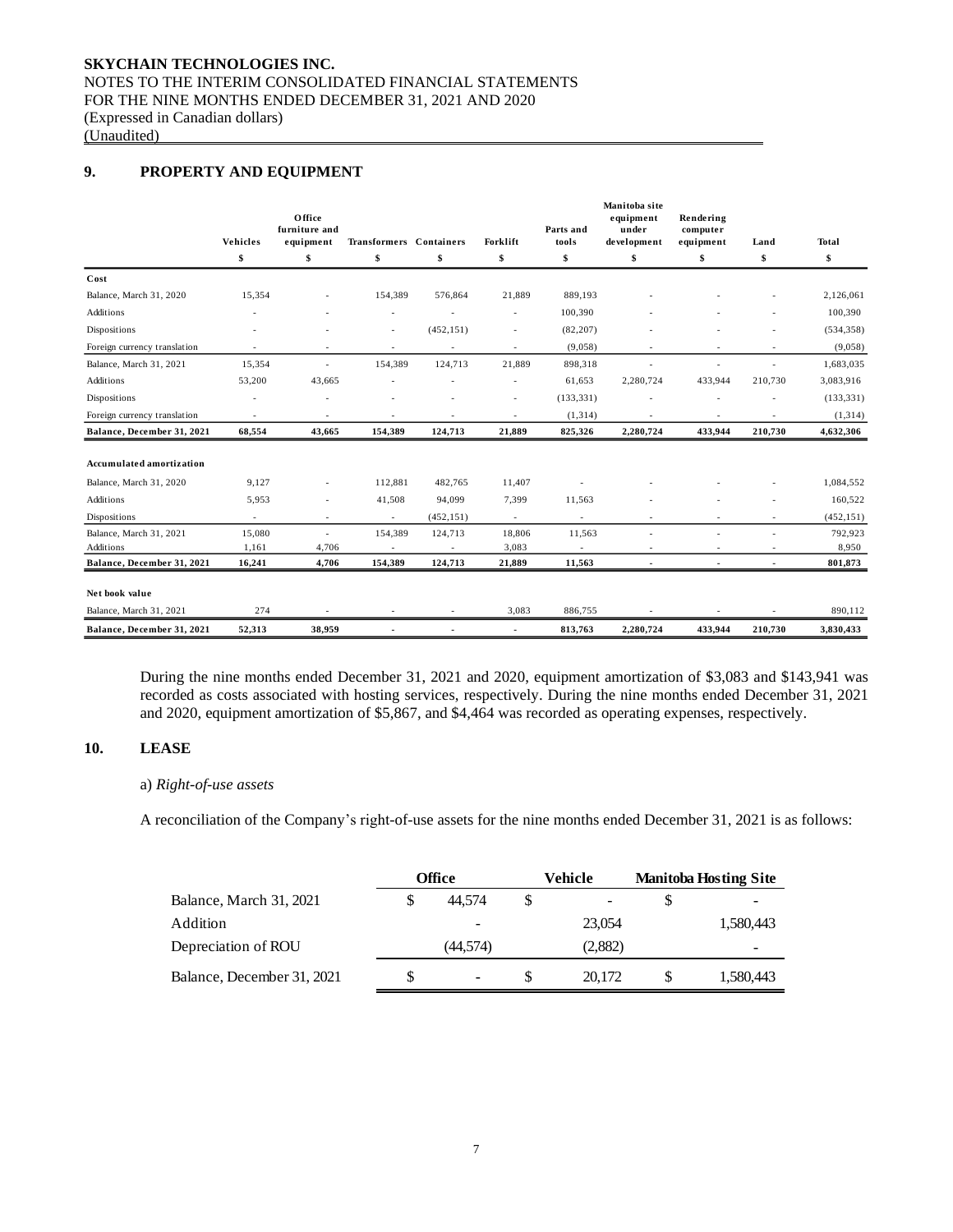#### **10. LEASE** *(Continued)*

#### b) *Lease liabilities*

A reconciliation of the Company's lease liabilities for the nine months ended December 31, 2021 is as follows:

|                            | <b>Office</b> |     | Vehicle  | <b>Manitoba Hosting Site</b> |
|----------------------------|---------------|-----|----------|------------------------------|
| Balance, March 31, 2021    | (48,790)      | \$  |          | \$                           |
| Addition                   |               |     | (23,054) | (1,580,443)                  |
| Accretion of interest      | (1,569)       |     | (140)    | (57, 755)                    |
| Lease payments             | 50,359        |     | 2.991    | 225,000                      |
| Balance, December 31, 2021 | \$<br>-       | \$. | (20,203) | \$<br>(1,413,198)            |

As at December 31, 2021, the Company measured the present value of its lease liabilities using a discount rate of 12% for Manitoba Hosting Site as determined from its incremental borrowing rate, and using the actual lease rate of 3.9% for the vehicle.

Short-term leases are not included in the calculation of lease liabilities and are recognized as cost of operations.

#### **11. CUSTOMER DEPOSITS**

The Company usually requests a deposit upon entering the hosting service agreements with customers, which apply to the first months and last months of the service agreements. As at December 31, 2021 the Company received customer deposit of \$3,288,445 for services to be provided at Manitoba Site.

# **12. LOAN FROM HOUSTON BC MINING POWER CORP.**

On June 18, 2019, MiningSky received a loan facility of up to \$150,000 from Houston BC Mining Power Corp. (the "Lender").

The proceeds were to be used to build a higher-voltage power substation. The loan was due and repayable (the "Maturity") commencing on the date that is the earlier of i) August 15, 2020, and ii) when the substation becomes fully permitted for operation. The loan bears interest at a rate of 12% per annum starting August 15, 2019 and repayable at the following schedule:

- i) 25% of the loan principal plus any accrued interest on the last day of the  $6<sup>th</sup>$  month following the Maturity;
- ii) 25% of the loan principal plus any accrued interest on the last day of the  $12<sup>th</sup>$  month,  $18<sup>th</sup>$  month, and  $24<sup>th</sup>$ month following the Maturity.

MiningSky provided all of its present and future property as security to the Lender.

During the year ended March 31, 2021, the Company received loan proceeds of \$Nil (2020 - \$113,025) and accrued interest expense of \$13,563 (2020 - \$6,223). As of March 31, 2021, the balance of the loan was \$132,811 (March 31, 2020 - \$119,248), and reclassified to short-term loan. During the nine months ended December 31, 2021 interest expense of \$2,416 was accrued to the loan, and the total loan proceeds and accrued interest balance of \$135,227 were repaid to the Lender with the issuance of the Company's common shares (See Note 15).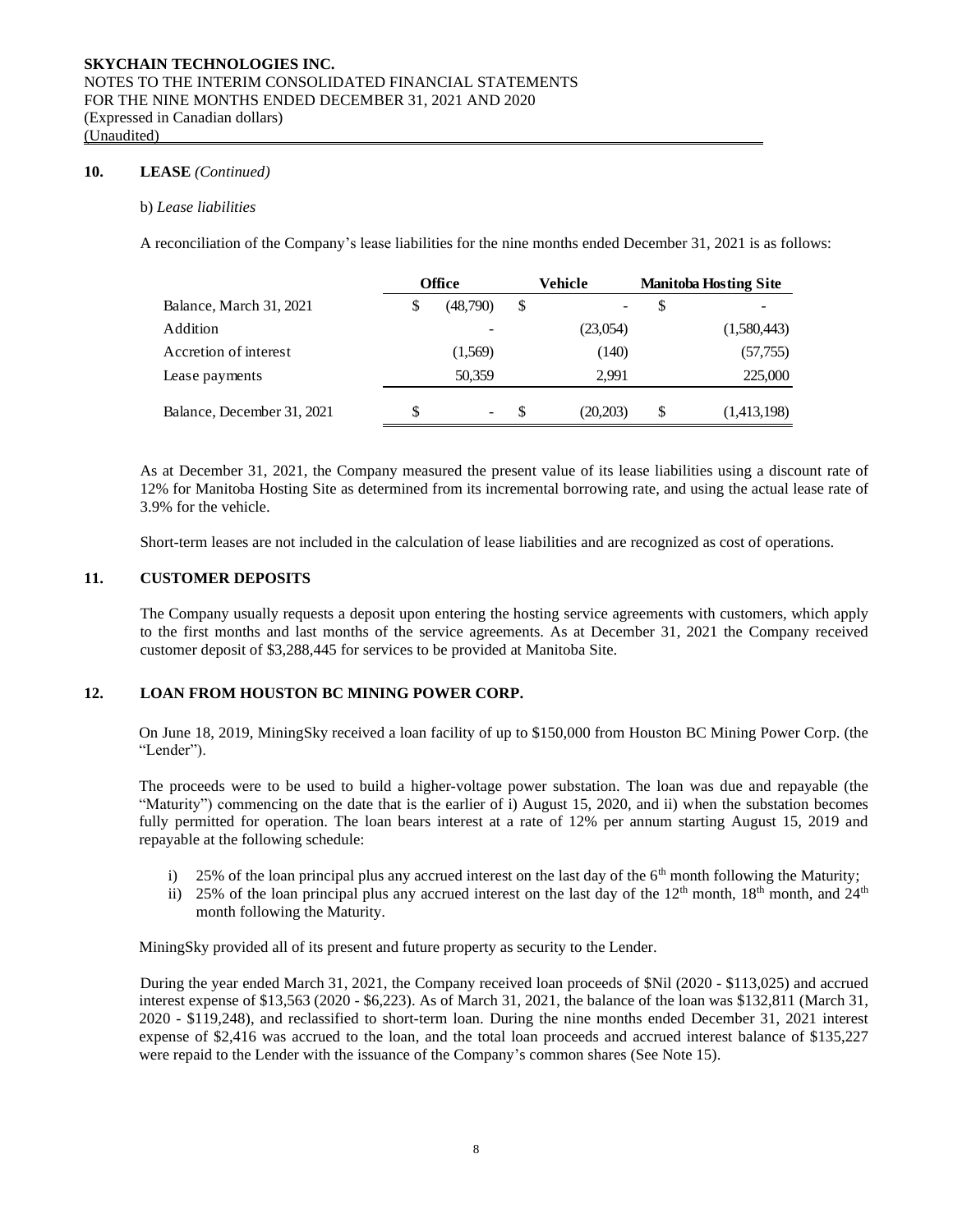## **13. CONVERTIBLE LOANS**

#### 2020 Convertible Loan

In December 2019, the Company issued a convertible promissory note of \$141,000 to a relative of a director of the Company. The convertible promissory note was unsecured, had a maturity date of December 31, 2020, bore a simple interest rate of 3.5% per annum, convertible into common shares in the capital of the Company at a price of \$0.10 per share.

For accounting purposes, the convertible promissory note is separated into its liability and equity components by first valuing the liability component. The fair value of the liability component at the time of issue was calculated as the discounted cash flows of the loan assuming a 15% discount rate, which was the estimated rate for a similar loan without a conversion feature. The fair value of the equity component (conversion feature) was determined at the time of issue as the difference between the face value of the loan and the fair value of the liability component.

The following table summarizes accounting for the convertible promissory note during the nine months ended December 31, 2021 and the year ended March 31, 2021.

|                                                    |   | Short-term |               | Liability |     | Equity    |
|----------------------------------------------------|---|------------|---------------|-----------|-----|-----------|
|                                                    |   | Loan       |               | Component |     | Component |
|                                                    |   |            |               |           |     |           |
| Convertible debenture – March 31, 2020 balance     | S |            | <sup>\$</sup> | 131,508   | \$. | 14,578    |
| Interest accretion                                 |   |            |               | 14.602    |     |           |
| Convertible debenture – balance upon maturity      |   |            |               | 146,110   |     | 14,578    |
| Reclassified to contributed surplus                |   |            |               |           |     | (14, 578) |
| Reclassified to short-term loan from related party |   | 146.110    |               | (146.110) |     |           |
| Accrued interest                                   |   | 1,230      |               |           |     |           |
| Loan from related party $-$ March 31, 2021 balance |   | 147,340    |               |           |     |           |
| Accrued interest                                   |   | 1.148      |               |           |     |           |
| Loan repayment                                     |   | (148, 488) |               |           |     |           |
| Loan from related party $-$ December 31, 2021      |   |            |               |           |     |           |
| balance                                            |   |            |               |           |     |           |

The convertible promissory note matured on December 31, 2020, upon which the equity component of \$14,578 was reclassified to contributed surplus. The loan principal and accrued interest was repaid during the nine months ended December 31, 2021.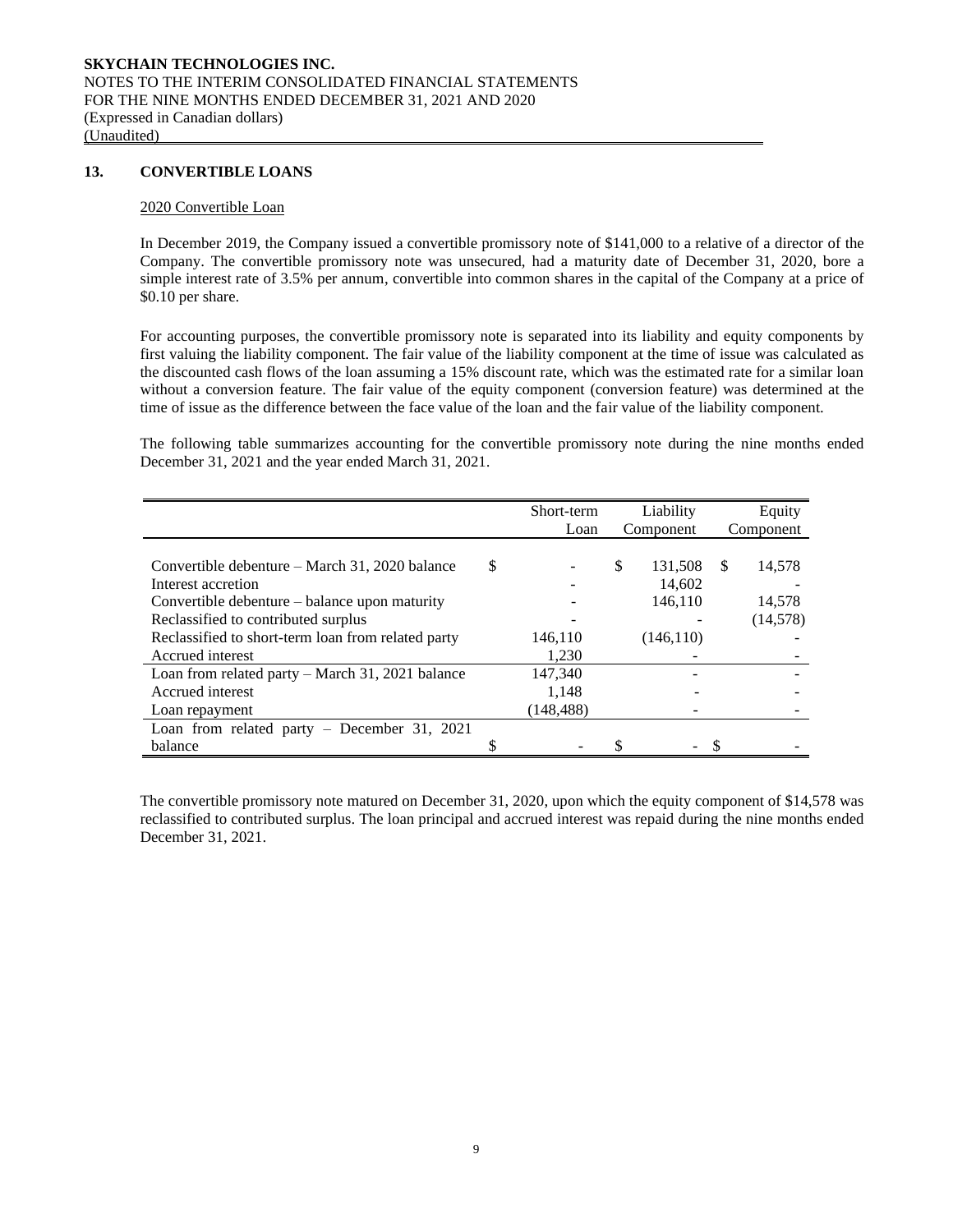## **13. CONVERTIBLE LOAN** *(continued)*

#### 2022 Convertible Loan

On June 3, 2021, the Company issued a convertible debenture of \$2,000,000, which bears simple annual interest at a rate of 1% and payable every six months after the issuance date, matures four years from the issuance date subject to an option on the part of the holder to extend the maturity for an additional 12 months, is convertible into the Company's common shares at \$0.85 per share, and is secured against the Company's Manitoba Site. A finder's fee of \$120,000 was paid in relation to the convertible debenture.

For accounting purposes, the convertible promissory note is separated into its liability and equity components by first valuing the liability component. The fair value of the liability component at the time of issue was calculated as the discounted cash flows of the loan assuming a 15% discount rate, which was the estimated rate for a similar loan without a conversion feature. The fair value of the equity component (conversion feature) was determined at the time of issue as the difference between the face value of the loan and the fair value of the liability component.

The following table summarizes accounting for the net proceeds of \$1,880,000 from the issuance of the convertible promissory note during the nine months ended December 31, 2021.

|                                   | Liability<br>Component | Equity<br>Component |
|-----------------------------------|------------------------|---------------------|
| Convertible debenture at issuance | \$<br>1,169,088        | \$<br>710,912       |
| Interest accretion<br>Payment     | 103,700<br>(10,000)    |                     |
| Balance – December 31, 2021       | \$<br>1,262,788        | \$<br>710,912       |

#### **14. GOVERNMENT LOAN PAYABLE AND GRANT**

#### Canada Emergency Rent Subsidy ("CERS")

Due to the outbreak of the COVID-19 pandemic, the federal government of Canada introduced the Canada Emergency Rent Subsidy ("CERS") which provides eligible businesses the ability to claim a subsidy on eligible expenses including rent.

The amount of subsidy received is based on an entity's decrease in revenue and can be a maximum of 65% of the eligible expense. During the nine months ended December 31, 2021 and 2020, the amount received by the Company from the CERS totaled \$45,652 and \$Nil respectively, and included as part of other income in the consolidated statement of loss and comprehensive loss.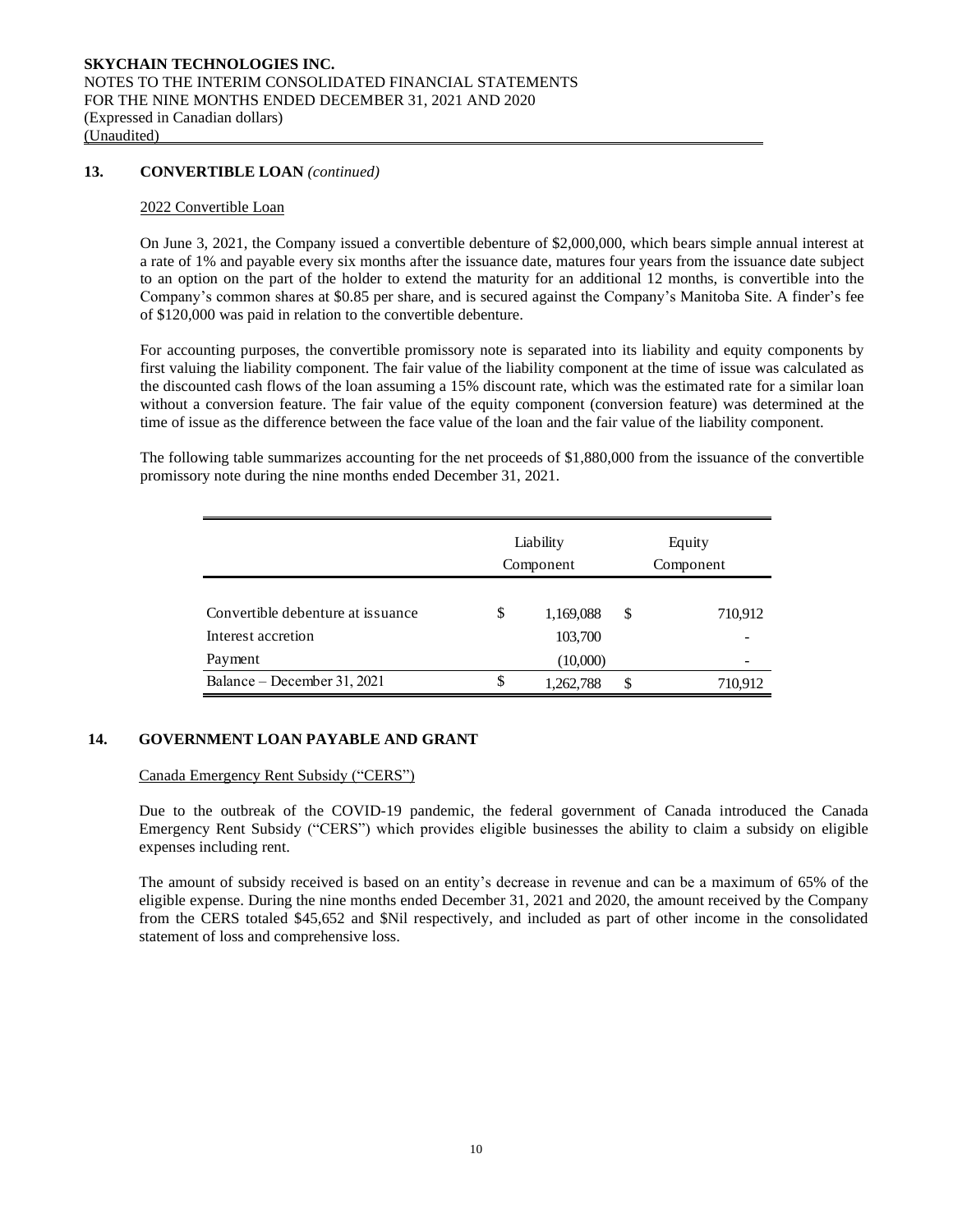# **14. GOVERNMENT LOAN PAYABLE AND GRANT** *(Continued)*

# Canada Emergency Business Account ("CEBA")

Due to the outbreak of the COVID-19 pandemic, the federal government of Canada introduced the Canada Emergency Business Account ("CEBA") which provides an interest-free loan ("CEBA loan") of \$40,000 to eligible businesses. Repayment of \$30,000 of the \$40,000 loan balance on or before December 31, 2022 will result in a loan forgiveness of the remaining \$10,000.

In April 2020, the Company received \$40,000 in accordance with the CEBA loan. In December 2020, the federal government of Canada introduced an expansion to the CEBA in the amount of \$20,000 ("CEBA expansion") whereby eligible businesses can receive this amount in addition to the original \$40,000. The Company received the \$20,000 expansion to the CEBA loan in error as it is not considered a CCPC (Canadian Controlled Private Corporation). The \$20,000 CEBA expansion is recorded in accounts payable.

As at December 31, 2021 the Company had not made any repayments of the CEBA loan. Any loan balance remaining after December 31, 2022 will be converted to a 3-year loan with an interest rate of 5% per annum paid monthly effective January 1, 2023. The full balance must be repaid by no later than December 31, 2025.

This liability is recognized in accordance with IFRS 9, *Financial Instruments*, as a financial liability at amortized cost. The benefit of below-market rate shall be measured as the difference between the initial carrying value of the loan (being the present value of a similar loan at market rates) and the proceeds received.

The Company has estimated the initial carrying value of the first CEBA loan at \$27,506, using a discount rate of 15%, which was the estimated rate for a similar loan without the interest-free component. The total difference of \$12,494 is accreted to each CEBA loan liability over the term of the CEBA loan and offset to other income on the consolidated statement of loss and comprehensive loss.

During the nine months ended December 31, 2021 and 2020, total accretion expense recognized for the CEBA loans amounted to \$3,476 and \$2,740, respectively.

## Canada Emergency Wage Subsidy ("CEWS")

On April 11, 2020, the Federal Government of Canada passed legislation enacting the Canada Emergency Wage Subsidy ("CEWS"). The CEWS is a wage subsidy for eligible Canadian employers whose business has been affected by COVID-19. The CEWS helps businesses keep employees on the payroll and encourages employers to rehire workers previously laid off, and better positions businesses to bounce back following crises. The CEWS is originally for up to 24 weeks, retroactive from March 15, 2020 to June 6, 2020.

During the nine months ended December 31, 2021 and 2020, an amount of \$234,735 and \$58,567 in CEWS was recorded as other income in the consolidated statement of loss and comprehensive loss, respectively. There are no unfulfilled conditions and outstanding contingencies regarding the CEWS.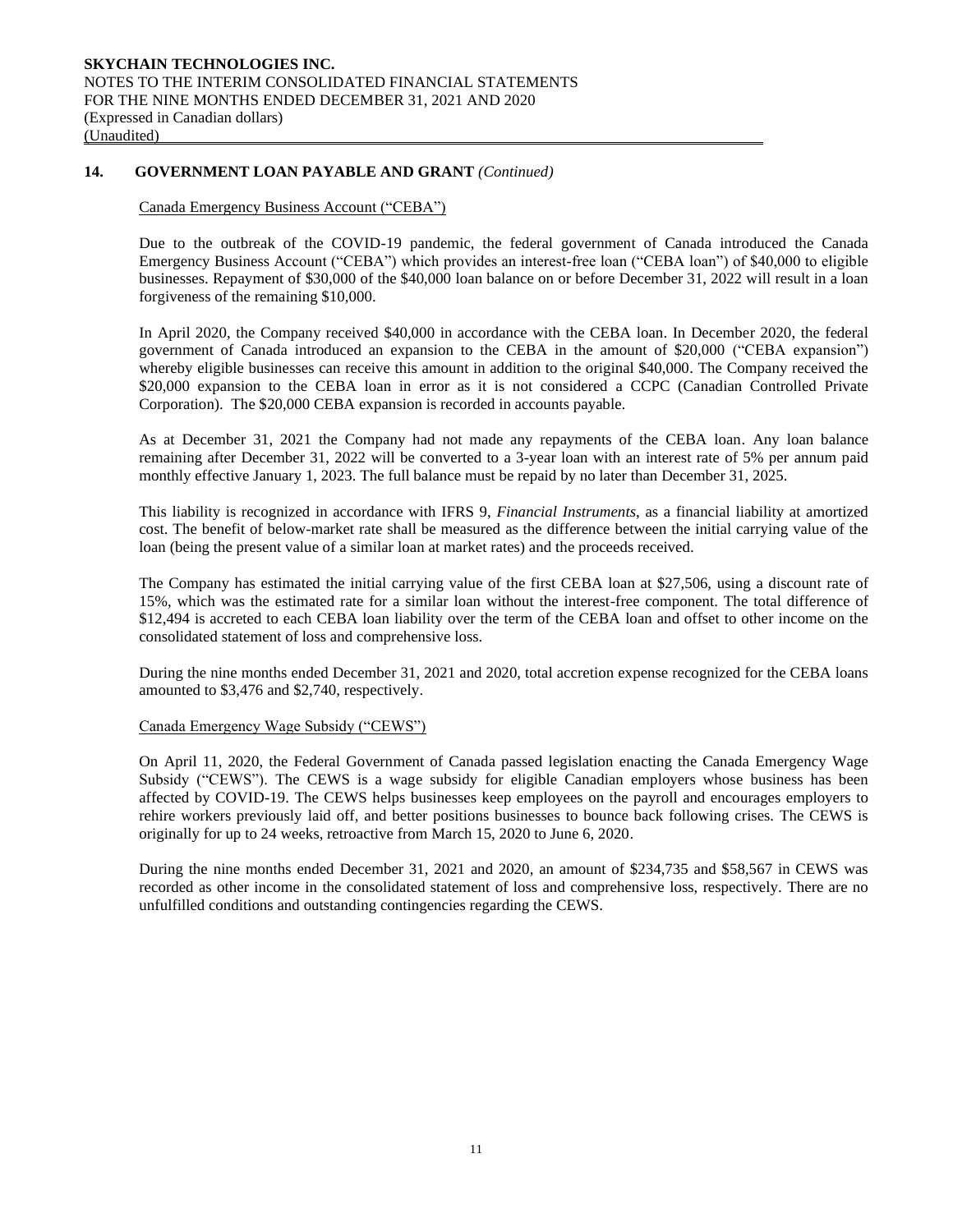#### **15. SHARE CAPITAL**

#### *Authorized*

Unlimited common shares without par value

As at December 31, 2021, 24,078,126 (March 31, 2021 – 14,783,007) common shares were issued and outstanding.

#### *Share subscription repayable*

During the year ended March 31, 2021 the Company received \$286,729 as subscription for 301,820 private placement units at \$0.95 per unit. This private placement was cancelled. The amount was included in accounts payable and accrued liabilities on March 31, 2021 and returned to the subscribers during the nine months ended December 31, 2021.

#### *Share issuance*

During the nine months ended December 31, 2021, the Company carried out the following common share transactions.

- 1) Closed a non-brokered private placement by issuing 2,631,579 units at \$0.76 per unit. Each unit consists of one common share and one share purchase warrant. Each warrant entitles the holder to acquire one common share of the Company at \$1.22 for three years from June 3, 2021. Gross proceeds from this private placement of \$2,000,000 were allocated to share capital and \$Nil to warrants using the residual method. The Company paid finders' fee of \$120,000 related to the private placement.
- 2) Issued 386,447 common shares to settle debt of \$290,000 with arm's length creditors of the Company and recorded a gain on debt settlement of \$29,487.
- 3) Issued 34,285 common shares to settle debt of \$24,000 with an arm's length creditor of Skyrendering and recorded contributed surplus of \$2,400.
- 4) Issued 25,000 common shares for warrants exercised at \$0.30 per share.
- 5) Closed a private placement by issuing 516,395 units at \$0.78 per unit for gross proceeds of \$402,788 of which \$316,602 was allocated to share capital and \$86,186 was allocated to warrants using the residual method. Each unit consists of one common share and one share purchase warrant. Each warrant entitles the holder to acquire one common shares of the Company at \$1.50 per share for six months from the closing.
- 6) Closed a private placement by issuing 619,500 units at \$0.80 per unit for gross proceeds of \$495,600, of which \$458,430 was allocated to share capital and \$37,170 was allocated to warrants using the residual method. Each unit consists of one common share and one share purchase warrant. Each warrant entitles the holder to acquire one common shares of the Company at \$1.20 per share for two years from the closing.
- 7) Closed a private placement by issuing 320,006 units at \$0.70 per unit for gross proceeds of \$224,004, of which \$217,604 was allocated to share capital and \$6,400 was allocated to warrants using the residual method. Each unit consists of one common share and one share purchase warrant. Each warrant entitles the holder to acquire one common shares of the Company at \$1.20 per share for one year from the closing.
- 8) Closed a private placement by issuing 4,761,905 common shares of the company at \$0.42 per share for gross proceeds of \$2,000,000.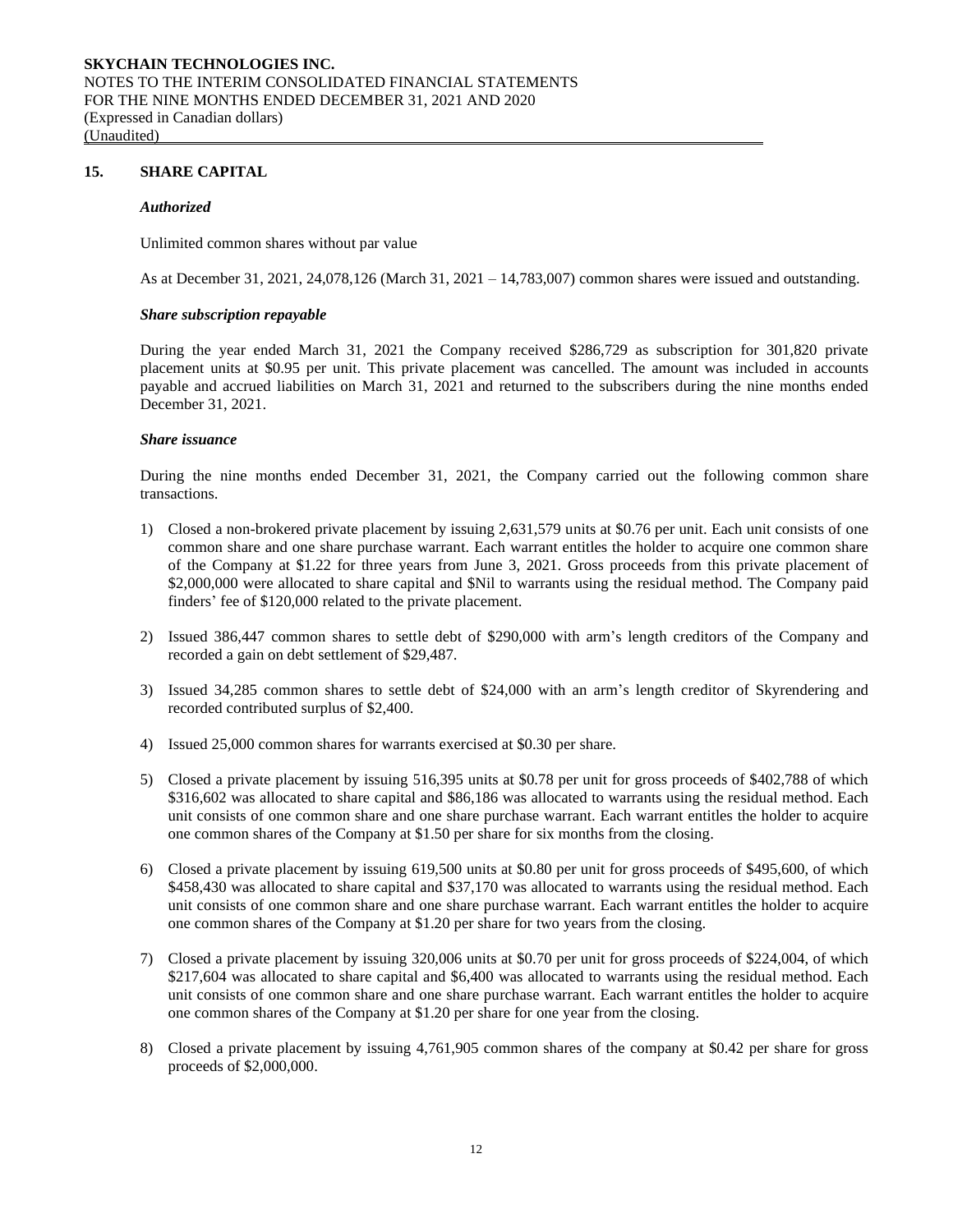#### **15. SHARE CAPITAL** *(continued)*

#### *Share issuance (continued)*

During the year ended March 31, 2021, the Company carried out the following common share transactions.

- 9) Issued 1,580,000 common shares for warrants exercised at \$0.06 per share for gross proceeds of \$94,800 of which \$40,800 was received during the year ended March 31, 2020.
- 10) Closed a non-brokered private placement by issuing 1,250,000 units of the Company at \$0.20 per unit. Each unit consists of one common share and half a common share purchase warrant (the "Warrant"), with two Warrants entitling the holder thereof to purchase one common share of the Company at an exercise price of \$0.30 per share for a period of one year. Gross proceeds from this private placement of \$250,000 were allocated to share capital and \$Nil to warrants using the residual method. The Company paid \$73 in legal fees related to the private placement.

#### *Escrow shares*

In connection with the acquisition of MiningSky completed during the year ended March 31, 2019, the Company entered into an Escrow Agreement dated September 18, 2018, whereby 2,086,658 post-consolidation common shares were held in escrow and are scheduled for release in accordance with the terms of the Escrow Agreement. As at December 31, 2021, there were no common shares in escrow.

#### *Stock options*

The Company has established a stock option plan for directors, employees, and consultants. The aggregate number of shares issuable pursuant to options granted under the plan is limited to 10% of the Company's issued shares at the time the options are granted. The exercise price of each option is based on the market price of the Company's stock for a period preceding the date of grant. The options can be granted for a maximum term of five years. The vesting periods of stock options issued under the plan are determined at the discretion of the Board of Directors.

There were no stock options outstanding as at March 31, 2021 and no stock option transactions during the year ended March 31, 2021.

On July 8, 2021, the Company granted 950,000 options to directors and officers of the Company. The options are exercisable into the Company's common shares at \$0.80 per share for two years. The fair value of \$450,914 in respect of this grant was estimated using the Black-Scholes option pricing model with the following weighted average assumptions: risk free interest rate of 0.47%, expected volatility of 164.47%, an expected option life of 2 years and no expected dividends.

On December 30, 2021, the Company granted 1,100,000 options to directors and officers of the Company. The options are exercisable into the Company's common shares at \$0.35 per share for five years. The fair value of \$293,905 in respect of this grant was estimated using the Black-Scholes option pricing model with the following weighted average assumptions: risk free interest rate of 0.98%, expected volatility of 148.78%, an expected option life of 2.5 years and no expected dividends.

As at December 31, 2021 and the date of this report the following options are outstanding:

| <b>Expiry Date</b> | <b>Exercise Price</b> | Number of Options |
|--------------------|-----------------------|-------------------|
|                    | S                     |                   |
| July 8, 2023       | 0.80                  | 950,000           |
| December 30, 2026  | 0.35                  | 1,100,000         |
|                    |                       | 2,050,000         |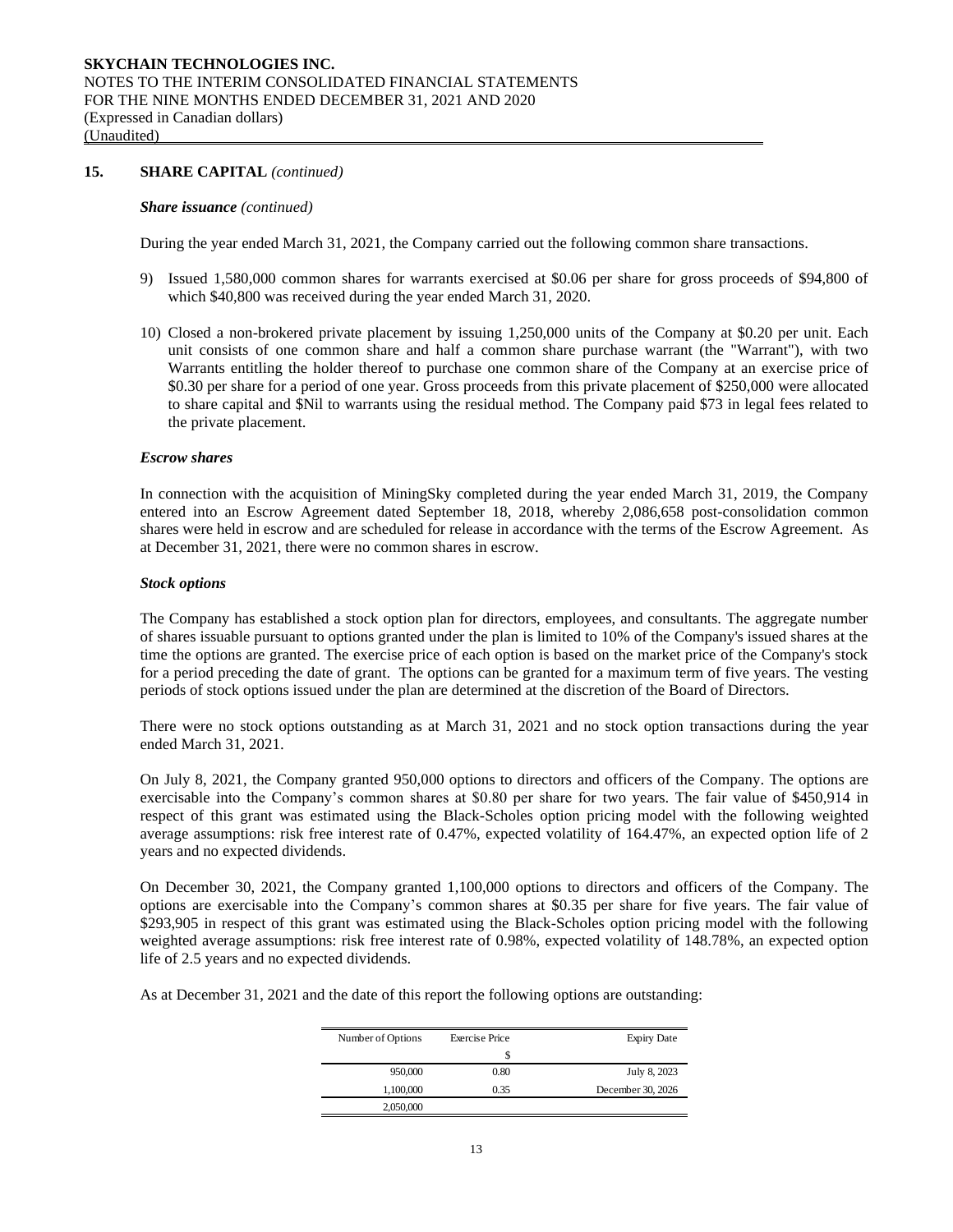# **15. SHARE CAPITAL** *(continued)*

# *Warrants*

A summary of share purchase warrant activity is as follows:

|                            | Number of<br>warrants | Weighted average<br>exercise price<br>\$ |  |  |
|----------------------------|-----------------------|------------------------------------------|--|--|
| Balance, March 31, 2020    | 4,032,000             | 0.13                                     |  |  |
| Exercised                  | (1,580,000)           | 0.06                                     |  |  |
| Expired                    | (2,452,000)           | 0.18                                     |  |  |
| Issued                     | 312,500               | 0.30                                     |  |  |
| Balance, March 31, 2021    | 312,500               | 0.30                                     |  |  |
| Exercised                  | (25,000)              | 0.30                                     |  |  |
| Expired                    | (287,500)             | 0.30                                     |  |  |
| <b>Issued</b>              | 4,087,480             | 1.25                                     |  |  |
| Balance, December 31, 2021 | 4,087,480             | 1.25                                     |  |  |

As at December 31, 2021, the following warrants were outstanding:

| Number of Warrants | <b>Exercise Price</b> | <b>Expiry Date</b>           |
|--------------------|-----------------------|------------------------------|
|                    | \$                    |                              |
| 2,631,579          | 1.22                  | June 3, 2024                 |
| 516,395            | 1.50                  | June 16 and February 3, 2022 |
| 619,500            | 1.20                  | August 20, 2023              |
| 320,006            | 1.20                  | September 22, 2022           |
| 4,087,480          |                       |                              |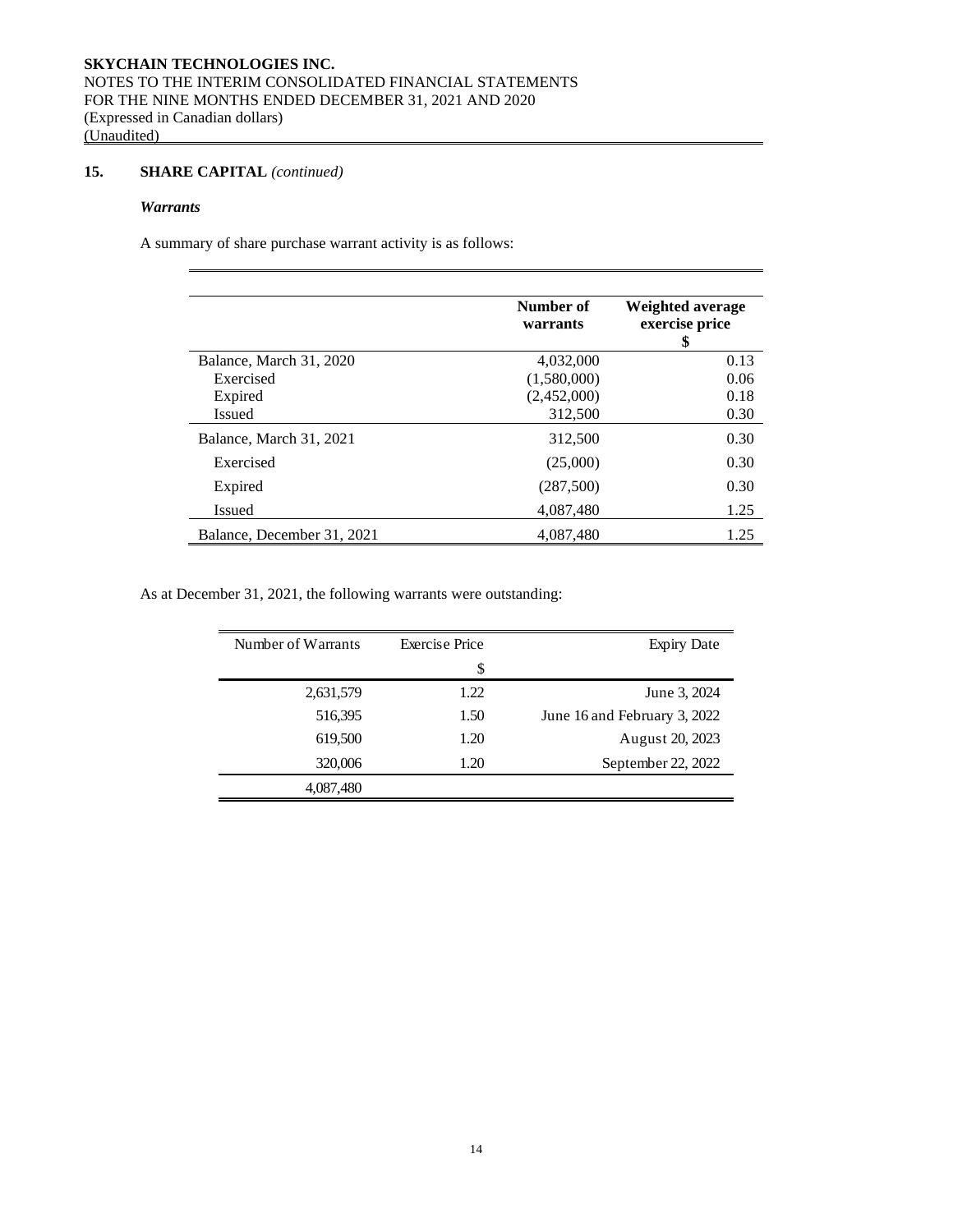# **16. RELATED PARTY TRANSACTIONS AND BALANCES**

Parties are considered to be related if one party has the ability, directly or indirectly, to control the other party or exercise significant influence over the other party in making financial and operating decisions. Related parties may be individuals or corporate entities. A transaction is considered to be a related party transaction when there is a transfer of resources or obligations between related parties.

#### Key management compensation

The Company has identified its directors and certain senior officers of the Company, who have the authority and responsibility for planning, directing and controlling the activities of the Company, as key management personnel. Key management personnel compensation is comprised of the following:

|                                          | <b>Nine Months</b> | <b>Nine Months</b> |                   |  |
|------------------------------------------|--------------------|--------------------|-------------------|--|
|                                          | <b>Ended</b>       |                    | <b>Ended</b>      |  |
|                                          | December 31, 2021  |                    | December 31, 2020 |  |
| Salaries and bonus, former CEO           | \$<br>226,250      | \$                 | 96,000            |  |
| Salaries and bonus, CFO                  | 84,316             |                    | 33,700            |  |
| Salaries and consulting fees, a director | 60,600             |                    |                   |  |
| Total                                    | 371,166            | \$                 | 129,700           |  |

# Other transactions

During the nine months ended December 31, 2021 and 2020 the Company incurred expenditures of \$4,500 for internet service through Vling E Business ("Vling"), a company controlled by the former CEO. As of December 31, 2021, the balance of \$111,436 (March 31, 2021 - \$127,956) owing to Vling is included in due to related parties.

During the nine months ended December 31, 2021 the Company advanced \$6,000 from a private company controlled by a director and of which the former CEO is a shareholder. As of December 31, 2021 the balance of \$9,000 (March 31, 2021 - \$3,000) owing to this private company is included in due to related parties. An additional \$32 was owed to the Director on December 31 and March 31, 2021.

The above amounts due to related parties are unsecured, non-interest bearing, and have no specific term of repayment.

#### Related party loans

During the year ended March 31, 2021, the Company extended a promissory note of \$250,000 from the former CEO of the Company, which bears a simple annual interest rate of 6%, is unsecured, and repayable upon demand. During the nine months ended December 31, 2021 interest expense of \$2,711 was recorded on the loan. As at December 31, 2021, the total loan principal and accrued interest of \$253,205 was repaid with no balance outstanding.

During the year ended March 31, 2021, the Company extended a promissory note of \$63,300 from a director of the Company, which bears a simple annual interest rate of 4%, is unsecured, and repayable upon demand. During the nine months ended December 31, 2021 an interest expense of \$548 was recorded on the loan and the total loan principal and accrued interest of \$63,890 was repaid with no balance outstanding.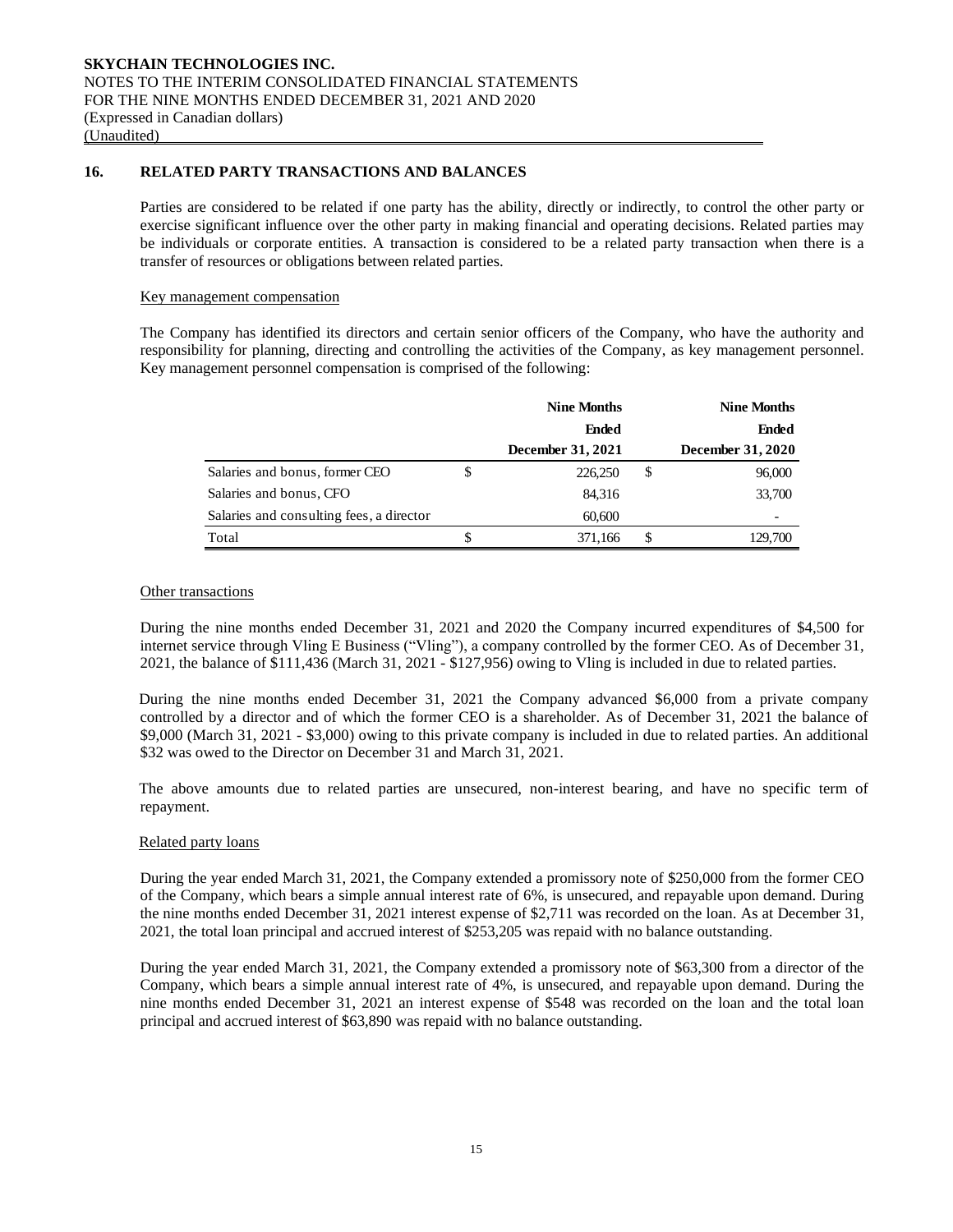# **17. NON-CONTROLLING INTEREST**

The Company has 50% equity interest of Skyrendering (See Note 1). The following summarizes the financial information of Skyrendering at 100% prior to elimination upon consolidation.

|                                 | December 31, 2021 |                   |  |
|---------------------------------|-------------------|-------------------|--|
| Current assets                  | S                 | 610,856           |  |
| Non-current assets              |                   | 433,944           |  |
| <b>Total Assets</b>             | ¢                 | 1,044,800         |  |
|                                 |                   |                   |  |
| Current and total liabilities   |                   | 5,127             |  |
|                                 |                   |                   |  |
|                                 |                   | Nine Months Ended |  |
|                                 | December 31, 2021 |                   |  |
| Expenses                        |                   | 160,327           |  |
| Net loss and comprehensive loss |                   | (160.327)         |  |

Skyrendering's current assets as at December 31, 2021 includes amounts receivable from the Company of \$468,676.

The continuity of the non-controlling interest is as follows:

| Contribution to capital at inception on April 26, 2021 | 600,000  |
|--------------------------------------------------------|----------|
| Allocation of net loss and comprehesive loss           | (80.164) |
| Balance, December 31, 2021                             | 519.836  |

# **18. CAPITAL RISK MANAGEMENT**

The Company defines capital as the items included in shareholders' equity (deficiency). The Company's objectives in managing capital are to safeguard the Company's ability to continue as a going concern, ensure sufficient capital and liquidity to complete its technology developments, establish commercial markets and purse its growth strategy.

To support these objectives, the Company manages its capital structure and makes adjustments to it in light of changes in economic conditions and risk characteristics of underlying assets. To maintain or adjust its capital structure, the Company may attempt to issue new shares, issue new debt, acquire or dispose of assets or adjust the amount of cash and cash equivalents. In order to maximize the development efforts, the Company does not pay out dividends during its development stage.

The Company is not subject to any externally imposed capital requirements and there has been no change with respect to the overall capital risk management strategy during the reporting period.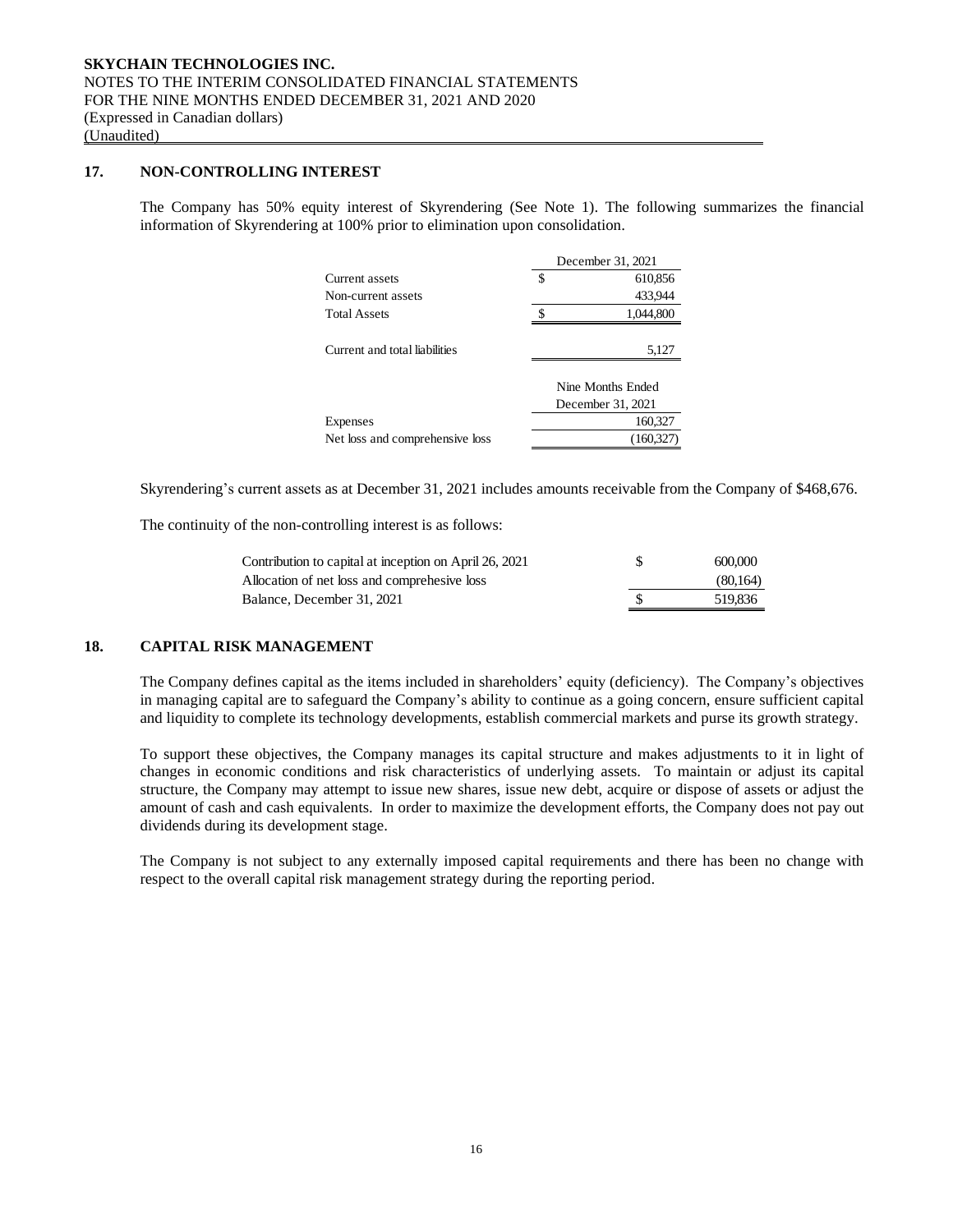# **19. FAIR VALUE OF FINANCIAL INSTRUCMENTS AND RISK MANAGEMENT**

#### *Fair Values and Classification of Financial Instruments*

As at December 31, 2021, the Company's financial instruments comprised cash, receivables, accounts payable, due to related parties, convertible loan, government loan, and lease liabilities. With the exception of cash, which is measured at FVTPL, all financial instruments held by the Company are measured at amortized cost.

Financial instruments measured at fair value on a recurring basis are classified into one of three levels in the fair value hierarchy based on the degree to which the inputs used to determine the fair value are observable. The three levels of the fair value hierarchy are:

*-* Level 1 – quoted prices (unadjusted) in active markets for identical assets or liabilities;

- Level 2 – inputs other than quoted prices included in Level 1 that are observable for the asset or liability, either directly or indirectly; and

- Level 3 – inputs for the asset or liability that are not based on observable market data.

At December 31, 2021, cash of \$3,104,619 (March 31, 2021 - \$2,926) was classified as Level 1. There were no transfers into or out of Level 2 or Level 3 during the period.

#### *Currency risk*

A minor portion of the Company's expenses are incurred in United States dollars and financial instrument balances are held in these currencies. A change in the currency exchange rates between the Canadian dollar relative to the United States dollar could have a negative effect on the Company's results of operations, financial position or cash flows. However, as the Company does not maintain significant cash balances in foreign currencies and settles any transactions in foreign currencies quickly, its exposure to currency risk is considered insignificant as at December 31, 2021.

#### *Credit risk*

Credit risk is the risk of an unexpected loss if a customer or third party to a financial instrument fails to meet its contractual obligations. The Company's maximum exposure to credit risk is limited to its cash. The Company limits exposure to credit risk by maintaining its cash with large Canadian financial institutions.

#### *Liquidity risk*

Liquidity risk is the risk that the Company will not be able to meet its financial obligations as they fall due. As at December 31, 2021, the Company had a cash balance of \$3,104,619 to settle current liabilities of \$5,370,182. The Company needs to raise additional funds to sustain its operation for the next 12 months. As described in Note 1, the Company's access to financing is uncertain. There can be no assurance of continued access to adequate equity funding.

Contractual undiscounted cash flow requirements for financial liabilities as at December 31, 2021 are as follows:

|                                          |   | vear      | 2 - 4 Years     |   | Total     |
|------------------------------------------|---|-----------|-----------------|---|-----------|
| Accounts payable and accrued liabilities | S | 1,761,770 | \$              | S | 1,761,770 |
| Due to related parties                   |   | 120,468   |                 |   | 120,468   |
| Lease liabilities                        |   | 311,962   | 1,598,972       |   | 1,910,934 |
| Government loan                          |   | 40,000    |                 |   | 40,000    |
| Convertible loan                         |   |           | 2,000,000       |   | 2,000,000 |
|                                          |   | 2.234.200 | \$<br>3,598,972 |   | 5,833,172 |